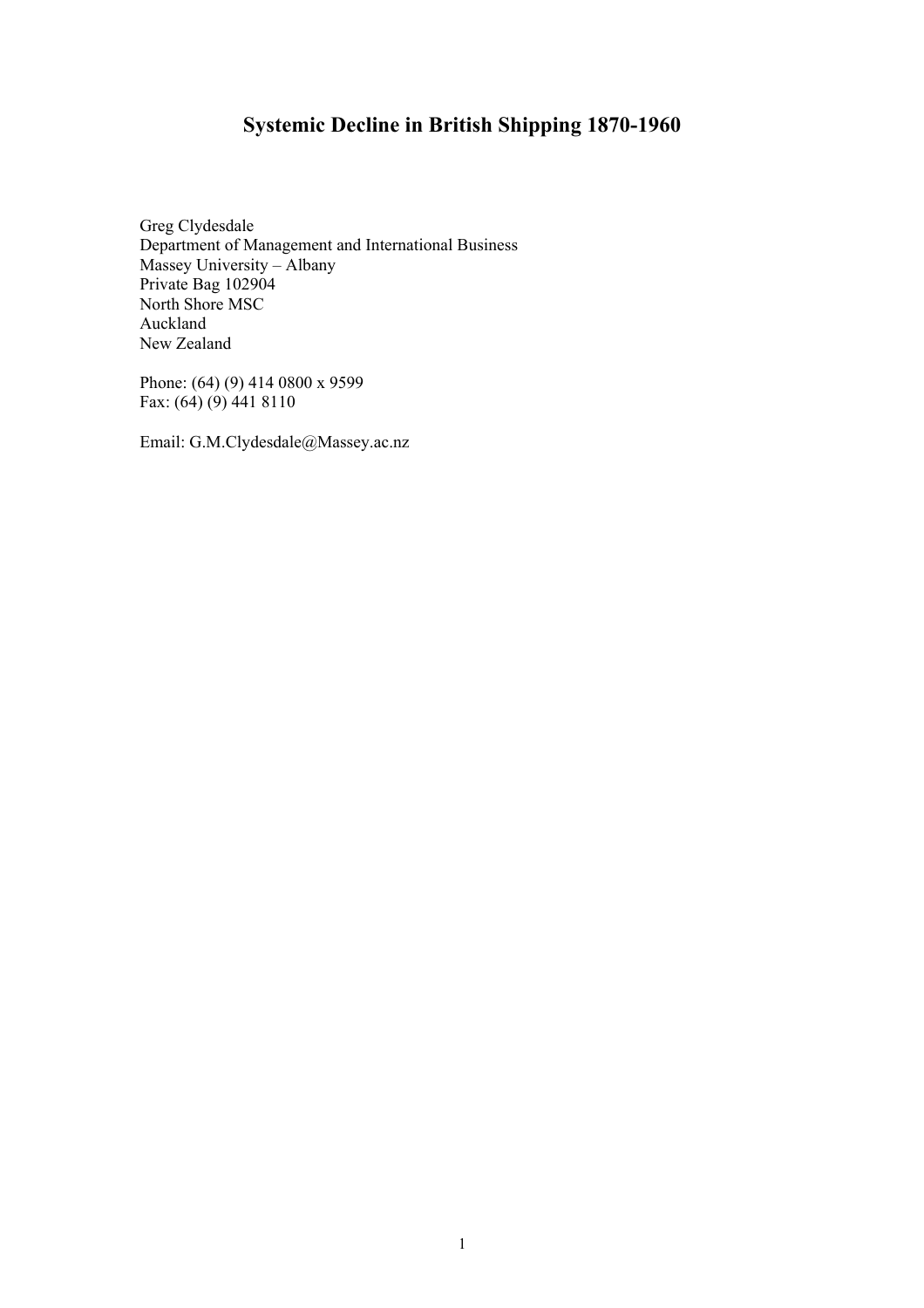# **Systemic Decline in British Shipping 1870-1960**

*Abstract: This paper discusses the decline of British shipping in the twentieth century by focusing on the sources of its competitive advantage and the forces that lead to their erosion. British shipping gained much competitive strength from the broader economic system of which it was part, and gave birth to heuristics on how to perform in the industry if one is to succeed. The decline was systemic in that many competitive advantages were born from the greater economic system of which the industry was part. In the twentieth century, sources of competitive advantage became sources of entrapment, and the old heuristics buttressed by environmental forces, continued to affect decision making.* 

Keywords: heuristics, competitive advantage, industry structure, shipping, diamond JEL Classifications: L16, L25, L91, N77, O14

#### **1.Introduction**

Seventeen years after its release, Porter's Diamond remains a persuasive tool for analyzing industrial performance. In recent years, it has been applied to Puerto Rico (Vega-Rosado 2006), Ireland (Clancy, O'Malley, O'Connell and Van Egeraat 2001), Korea (Jin and Moon 2006) and Brazil (Espana 2004). The model argues that competitive advantage relies on relentless improvement and innovation in the firm's products and processes (Porter 1990:67). Domestic environmental forces provide the pressures, incentives and capabilities for firms to improve and innovate. These forces are embodied in the Diamond which encompasses four key determinants; factor conditions, demand conditions, related and supporting industries, and firm strategy, structure and rivalry.

According to Porter, the full diamond does not work in all nations, as it depends on their stage of development. Nations go through a four stage path of development; the first being the factor-driven stage in which success is based on factor endowments that provide cheap labor or low cost natural resources. The second is the investment-driven stage characterized by investment in infrastructure and new industries. The third stage is innovation-driven, where the full diamond is in place in a wide range of industries and the nation is achieving sustainable prosperity. The last is the wealth-driven stage in which a nation lives on its past and goes into decline. In this stage, a number of factors cause firms to lose competitive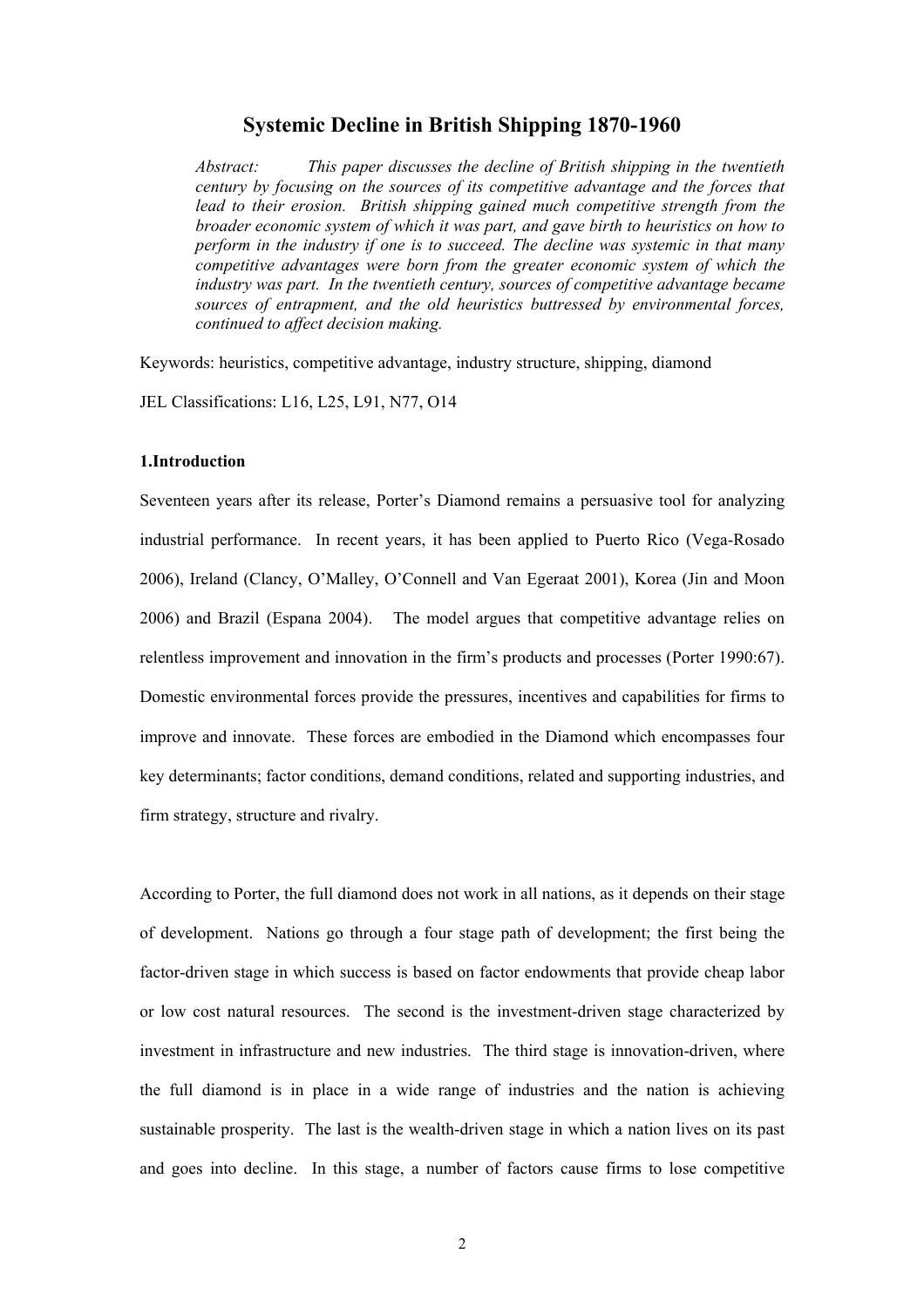advantage. These include ebbing rivalry, declining corporate motivation, and the acquisition of power by firms with which they can influence government policy to insulate themselves. There are fewer entrepreneurs in this last stage, as companies are headed by stewards who give more attention to preserving company position than enhancing it.

Porter's model has attracted a lot of criticism. Yetton, Craig, Davis and Hilmer (1992) observed that the Diamond has little to do with the performance of New Zealand and Canada. The latter has a strong resource base and has achieved sustained economic growth despite lacking a strong diamond and being at the first stage of development. By contrast, New Zealand's performance has been less impressive but this is suggested to be more due to size and isolation, rather than lack of a diamond. They also criticize the model for its emphasis on the domestic economy, and the implicitly assumption that competitive useful learning can only occur domestically. In an age of globalization, the domestic orientation is suggested to have less validity, hence Moon, Rugman, and Verbeke **(**1998) have modified the model to provide an additional diamond representing international or multinational activities. Howard and Ellis (2006) surveyed five articles and found only one that supported the diamond. Porter's methodology has been criticized for supplying 'a shower of anecdotes and suggestive hypothesis rather than theory development' (Ingram 1991:50). Finally, the report is criticized for being biased towards successful industries and there is no way to check whether patterns exist in industries that fail.

This paper examples the British shipping industry between 1870 and 1960, a period in which it achieved global domination followed by significant loss of competitive position. Porter pays attention to the relative decline of British industry in chapter 9 of his book. He said it had entered the wealth-driven stage of decline. However, shipping escaped his attention. This industry is well suited for theory testing and development as few industries are so well documented over such a long time frame. It reveals features consistent with evolutionary economics with persistence of routines, heuristics and relationships.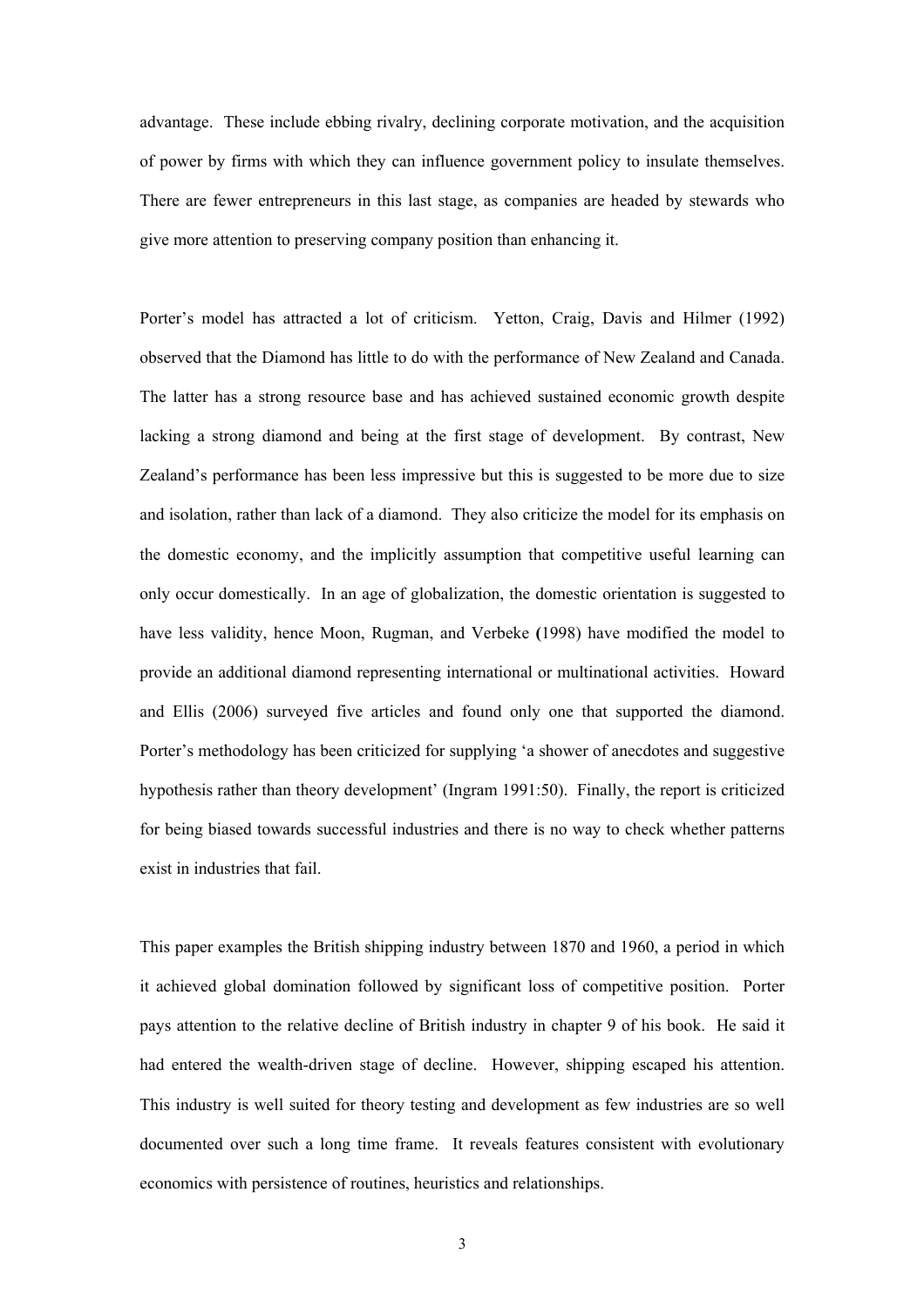The definitive work on the decline of British shipping by Sturmey (1962) focuses on internal constraints acting on the industry's development but, this paper suggests that much of the decline was systemic in that many of the competitive advantages were born from the greater economic system of which the industry was part. Analyzing industrial decline with an emphasis on external factors lends itself to the work of Porter (1990). The first section of this paper examines the forces behind Britain's competitive success in the steamship industry and how those forces gave rise to heuristics and ways of thinking about competition. Section two examines how the British pursued the same ways of thinking in the face of changing technologies, markets and organizational forms. Section three examines the external forces that buttressed prevailing behaviors. The decline in the twentieth century is discussed by focusing on the sources of its competitive advantage and the forces that lead to their erosion.

## **2. Sources of Competitive Advantage**

Britain's eminence in the nineteenth century is consistent with Porter's Innovation-driven stage. It is a period marked by innovation in a number of areas including technology and organization. Innovation in technology drew strongly on related industries consistent with Porter's model. Britain's early lead in steamship technology reflected the coal, iron and engineering development on land. The capital items used in steamships were produced in greater quantities in Britain than in any other nation. Marine technology was an extension of the industrial cluster already blossoming on land. The engineers who designed machines for use at sea co-operated and formed learned societies with their railway and general engineering counterparts, providing a cumulatively growing pool of knowledge and experience.

Steam-engines freed shipping from its reliance on winds and ocean currents. Ships could travel where they wanted, when they wanted. In the late nineteenth century, steamship technology improved, reducing the costs and increasing range. These improvements came from improved machinery which reduced coal consumption and staff required to stoke the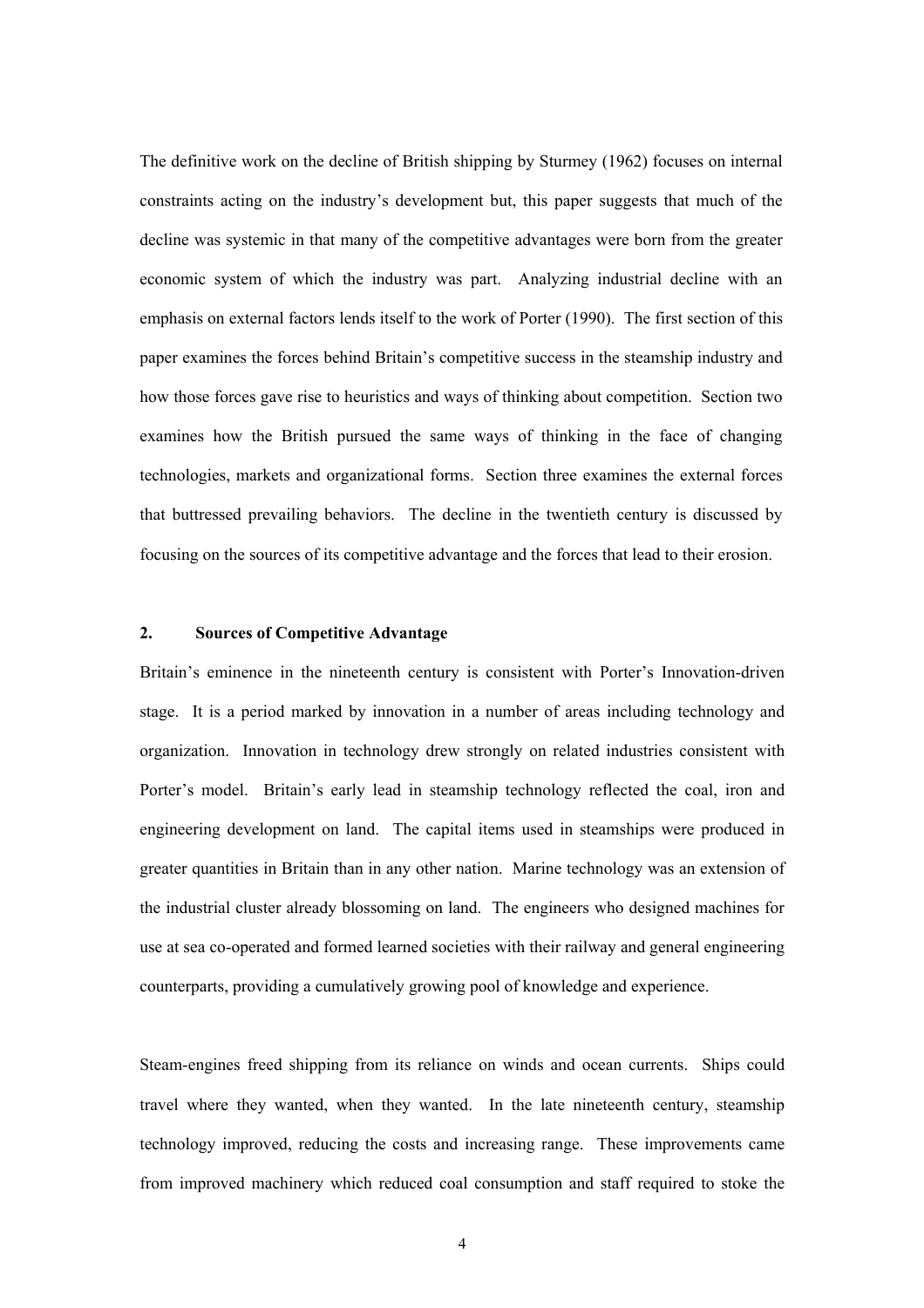engines, the building of larger ships which meant bigger loads could be carried without a corresponding increase in labor requirements and, the cost of building ships decreased with advances in the iron industry which reduced the price of iron.

The government plays a partial role in Porter's diamond but it played a significant role in the diffusion of steamship technology. An important form of government assistance was the subsidy given to ships carrying mail. To get a mail subsidy, a company had to fit in with the requirements of the admiralty who took a strong role in guiding and promoting the new steam technology. These subsidies contributed 20-40% of operating costs (Hope, 1990, p.272) and were vital in establishing transoceanic steamships as a viable commercial prospect.

The government's policies in empire creation also aided diffusion of steamship technology through the development of long distant trades. British steamships traveled to foreign ports where British-built railroads provided another key artery in the commercial system opening up the hinterland of places such as Canada, India, South Africa, Malaya and Australasia. As the colonies became richer from their exports to Britain, they in turn became a ready market for Britain's manufactured goods. The resulting commercial system developed reinforcing arms of commerce, industry and shipping, the lead in one field reinforcing her strength in the others. British advances in railway, steam ships, and iron hulls provided the technologies by which trade volumes soared. Wealth generated by the industrial revolution found itself on London capital markets and finance railways, cold-stores, plantations and other transportation facilities.

Government changes in legislation also led to innovations in organizational form. The East India Company's monopoly came to an end and the Asian trade was thrown open to competition. The Navigation Acts were repealed in 1849, which did away with the inefficiencies of older legislation. Another legal change affecting organizational form and the ease of raising capital was the limited liability legislation which gave birth to scores of one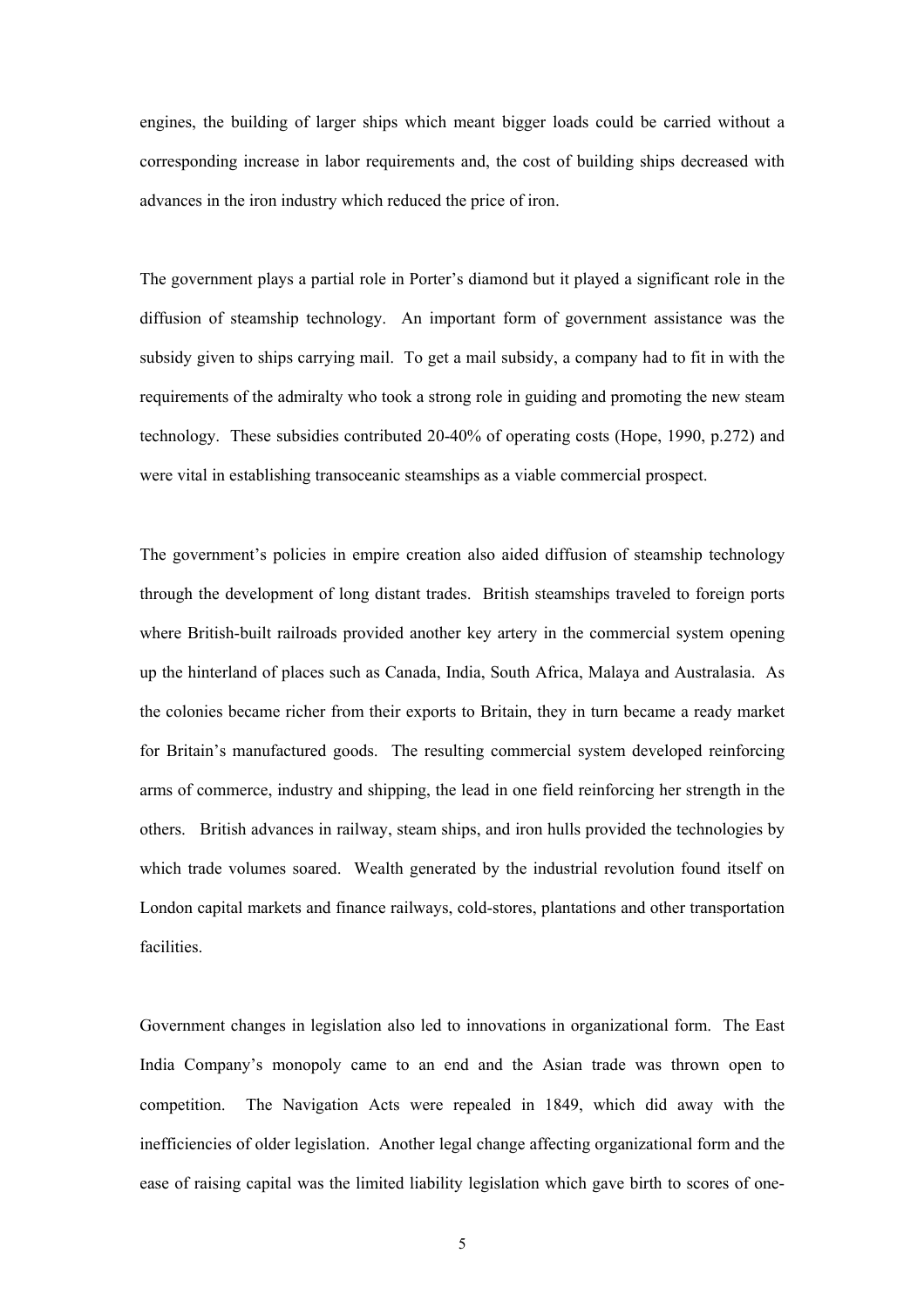ship joint stock companies, often owned and managed by small groups of investors (Hope, 1990). The new laws meant that if the ship made a loss, liability was limited only to that ship and company (Green, 1985). This encouraged entrepreneurs with capital, connections or experience in trades (perhaps from serving in the East India company) to seize the opportunities the new technologies and legal protection gave.

Many investors established family firms, some with partners, particularly in tramp shipping. Tramps were a highly flexible form of shipping that did not sail to a fixed route or schedule. They sailed to where ever there was a cargo. This form of shipping enjoyed an annual growth rate of 7% percent between 1870 and World War One (Hope, 1990). Tramp ships traveled the world, where and when the cargoes dictated. It was a form of shipping made possible by the development of telegraph technology which informed shippers in advance where cargoes lay. Telegraph and Cable made communication easier and took a lot of the risk out of business as goods were sent less by speculation and more to order. It also allowed an increase in contact between the buyer and seller, with the elimination of the middleman. This led to reduced prices and increased business. Brokers had almost complete knowledge of the rates being paid in the main chartering centers for the various trades and the ships receiving those rates. This open information, large number of firms, and relatively low costs of entry made the tramp market highly competitive. In this fiercely competitive environment, tramp owners were characterized as hard-driven businessmen fiercely competing with other ship owners (Sturmey, 1962). By 1914, tramps constituted 60% of the nation's fleet (Hope 1990, p.338).

The remainder of the fleet mainly comprised liners. Liners sailed to a regular schedule thereby increasing the value they provided to customers with a regular and reliable service. The idea of running at a specific time regardless whether the ship had a full load involved considerable risk but, this was more than offset by attracting better paying cargoes such as cabin passengers and mail (Davies, 1985). The greater number of sailings also allows liners to gain greater usage from ships that would otherwise be under-utilized. Steamships were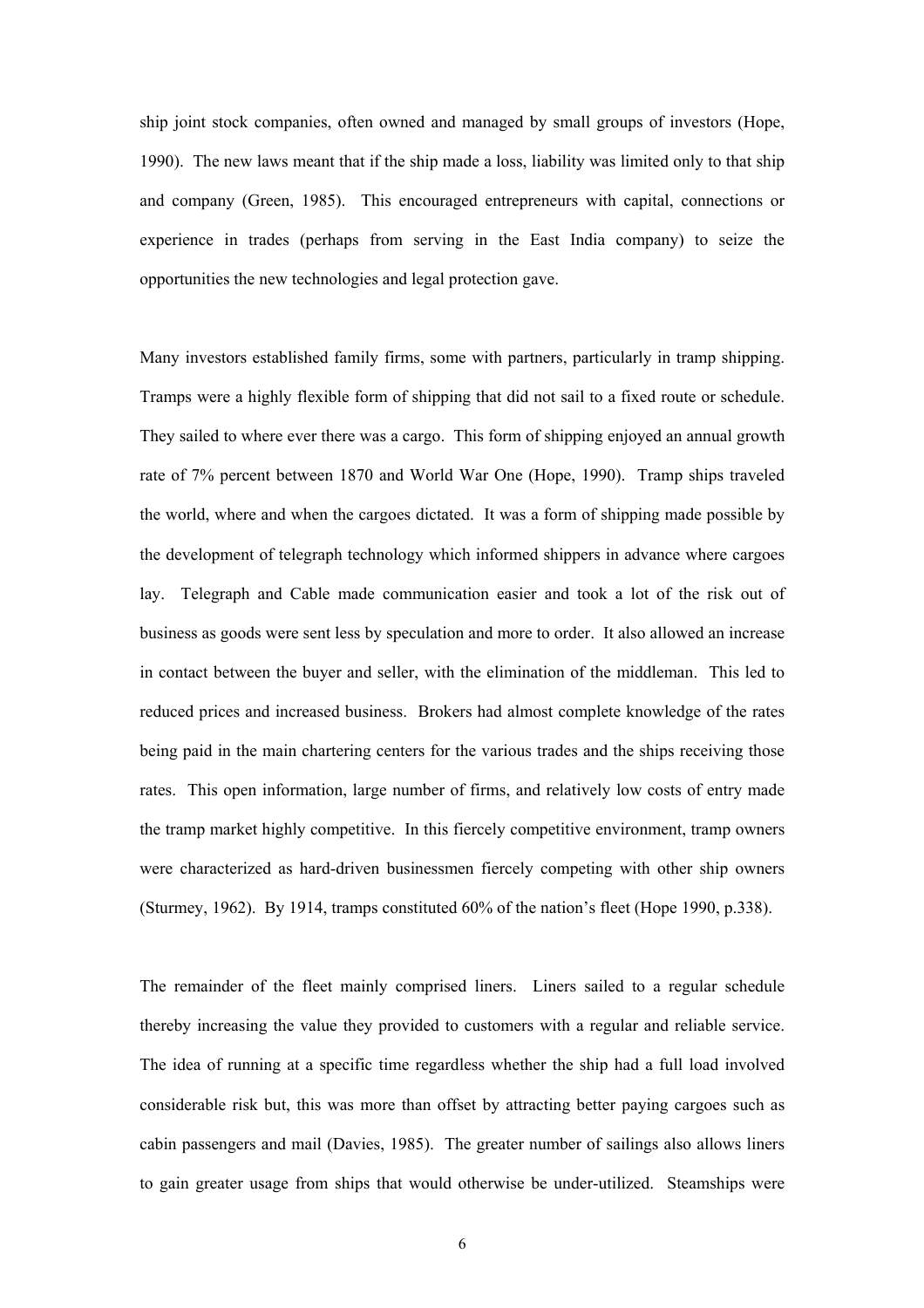well suited to scheduled sailings as they were not restricted by wind conditions. In the early days, steamships involved a substantial investment that was beyond the small player. For that reason, the principal mail and passenger lines were created as chartered companies from the start.

However, the negative effects of strong competition on the liner trades were often felt and helped shape organizational form. As early as 1850, some companies felt the need to cooperate on minimum freight rates (Hope 1990). The movement to inter-company agreements gained apace in the difficult years of the 1870's when the opening of the Suez Canal dramatically reduced the length of voyages to the East and the total number of ships needed. The surplus of ships on the world market contributed to some defensive maneuvers by shipping companies. Competing lines frequently amalgamated, either through merger or take-over, giving birth to lines such as Union-Castle, Shaw Savill and Albion, and Elders and Fyffe date from this period. This process of amalgamation increased the merged firm's resource base and market power. A second defensive option was to limit the competition between them by forming conferences. A shipping conference is a cartel in which shipping lines operating on similar routes agree to regulate competition between themselves and restrict new entrants from competing on the route. Many shippers were naturally discontented with this situation but the conferences had a positive effect on stability of rates, regularity of service and improved facilities (Davies, 1985).

The process of amalgamation and conference building did not hit the tramp industry. Tramp owners were the more individualistic side of the industry, conducted by businessmen who held a personal pride in the achievements of the ships that bore their family name. They held a personal incentive that the managers of large liner companies lacked. Liner companies were run more and more by people with skills in accounting and negotiating, whose office work increasingly distanced themselves from the every day running of the ships. They welcomed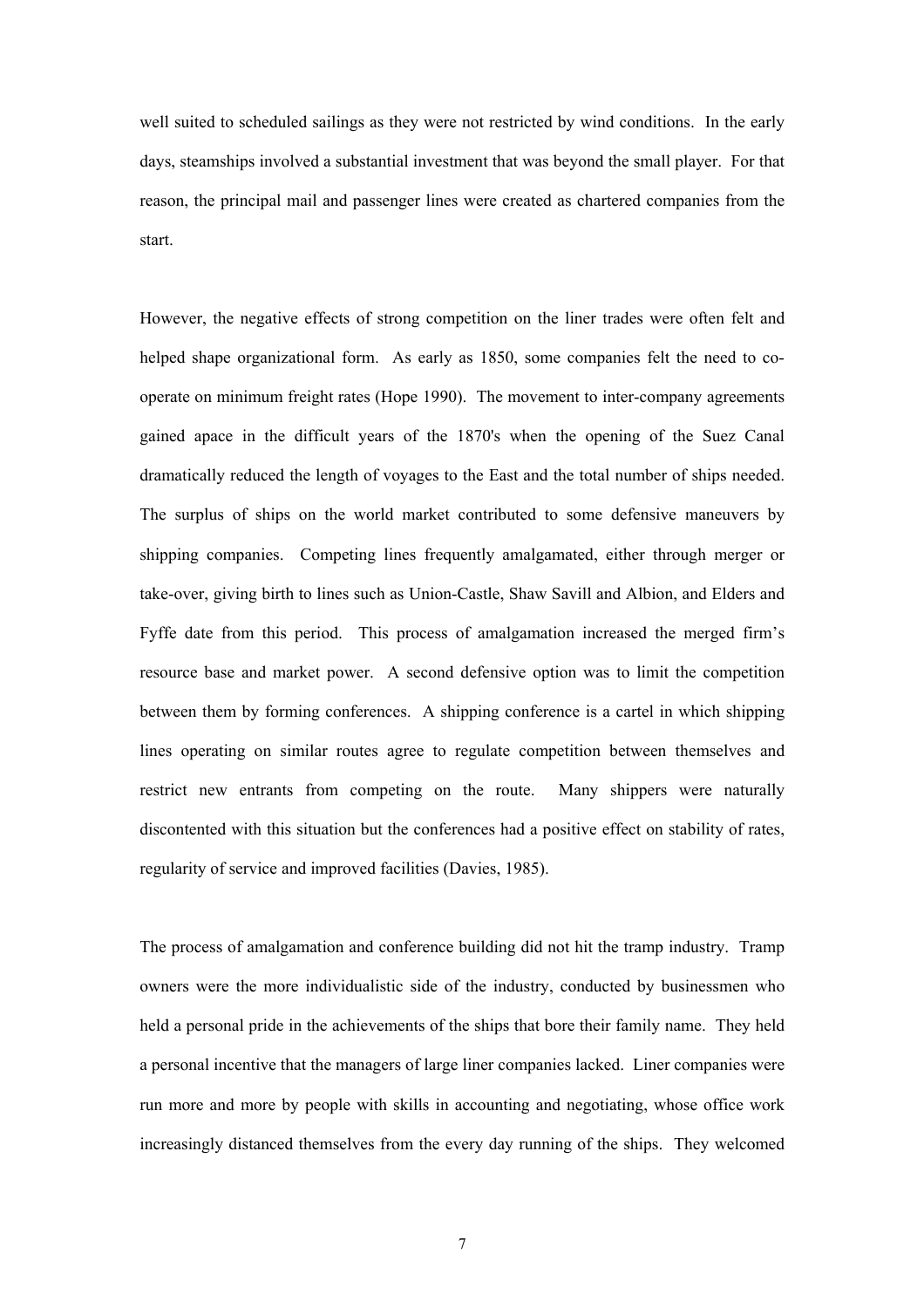co-operative action with other companies. Consequently, the English shipping industry bore two structures; one oligopolistic (liners), one perfectly competitive (tramps).

Factors of production were an important source of competitive advantage, especially the coal industry. Britain had a huge natural endowment of coal, providing the energy source by which many of the new industries were powered. Fletcher (1975, p.4) describes the coal industry as "the cornerstone of British maritime supremacy". It fuelled the construction of ships, the fuelling of ships, and gave the British an export cargo that allowed it to charge lower rates on return journeys.

British shipping rose on the support of the most advanced supporting industries of the day including ship-building and the most advanced cargoes. These industries grew into Marshallian districts deriving significant economies of scale. In these centers of industrial activity, pools of specialized labor were constantly available to any employer in the region through the local labor market. The concentration of so many firms in a region meant that common standards of worker training and qualification would be available to all employers.

Given the high quality of labour available through the market and the fact that training and organisation was performed by senior workers, administration costs for the firms in these districts were very low. Employers did not need to invest in managerial or planning skills. Firms remained relatively small and were family owned and managed. They concentrated on a narrow range of products in which they specialised. The low capital requirements of firms made entrance to the industry relatively easy while competition between firms helped to maintain standards. This industry structure has been labelled 'Proprietary capitalism' (Lazonick, 1991) and Personal Capitalism (Chandler, 1990), the key characteristics being Marshallian districts of industry concentration where firms enjoyed external economies in which a large number of firms shared infrastructural investments in communication,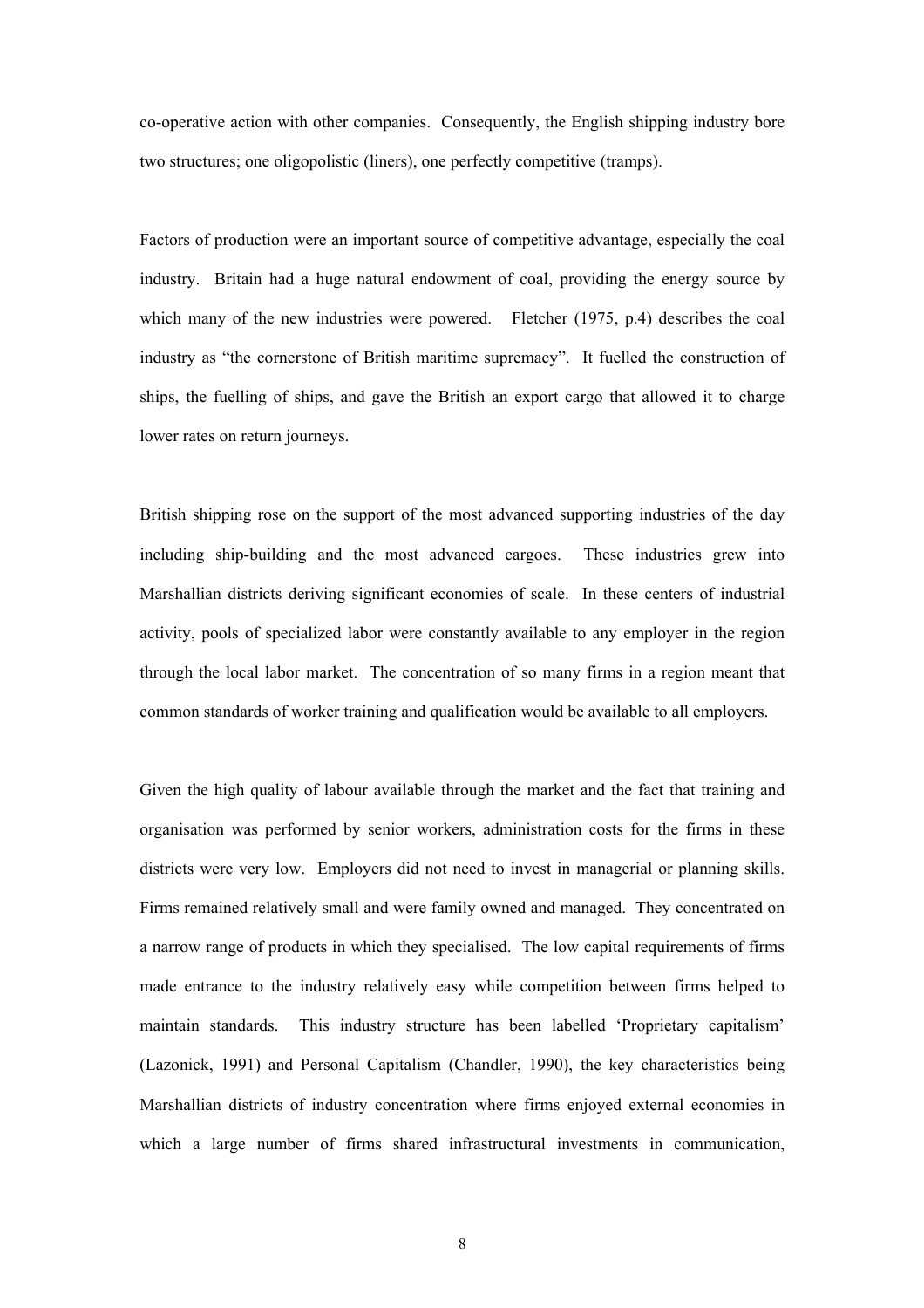distribution and training. These firms were vertically specialised, horizontally fragmented, proprietary firms with low overheads and highly skilled craftsmen.

A key supporting industry was ship-building which became concentrated in three areas, the Clyde, the north-east coast and Belfast. Pioneers in steamship construction came to the industry with iron-coal engineering skills. David and Robert Napier were pioneering entrepreneurs with backgrounds as blacksmith and iron founder (Smith, 1980). Their first shipbuilding yard was on the Thames; however in 1841 they moved to Govan on the Clyde River, launching the region's great tradition of iron shipbuilding. The Napiers provided their employees with the engineering capabilities required in the industry and, from their works came a new stream of entrepreneurs. Employees of Napiers who spun-off to start their own businesses include William Denny, J and G Thomson, David Todd, John MacGregor and John Elder, who patented the marine compound engine. The head start obtained by the British enabled them to build up economies of scale that made it hard for foreigners to compete. The steel industry could make longer production runs, thereby reducing costs (Pollard and Robertson, 1979). The large market made it possible for shipbuilders to specialize in certain types of ships, particularly in the building of tramps. This allowed shipbuilders to economize on the equipment they needed and allowed them to build before orders had arrived. By 1850 the reputation of the Clyde was attracting shipbuilders from other places. By 1876, there were more iron ships built on the Clyde than the rest of the world put together (Pollard and Robertson, 1979).

Many of the new steamship companies formed strong associations with shipbuilders. Shipbuilders gained repeat orders and an opportunity to specialize in certain types of ships. In return, the ship owners received vessels at lower prices (Pollard and Robertson, 1979). For example, the White Star Line completed an agreement to have all their steamers built and designed by Harland & Wolff in Belfast (MacKenzie Kennedy, 1993). In return, the shipbuilder offered not to build ships liable to compete with White Star services. The two co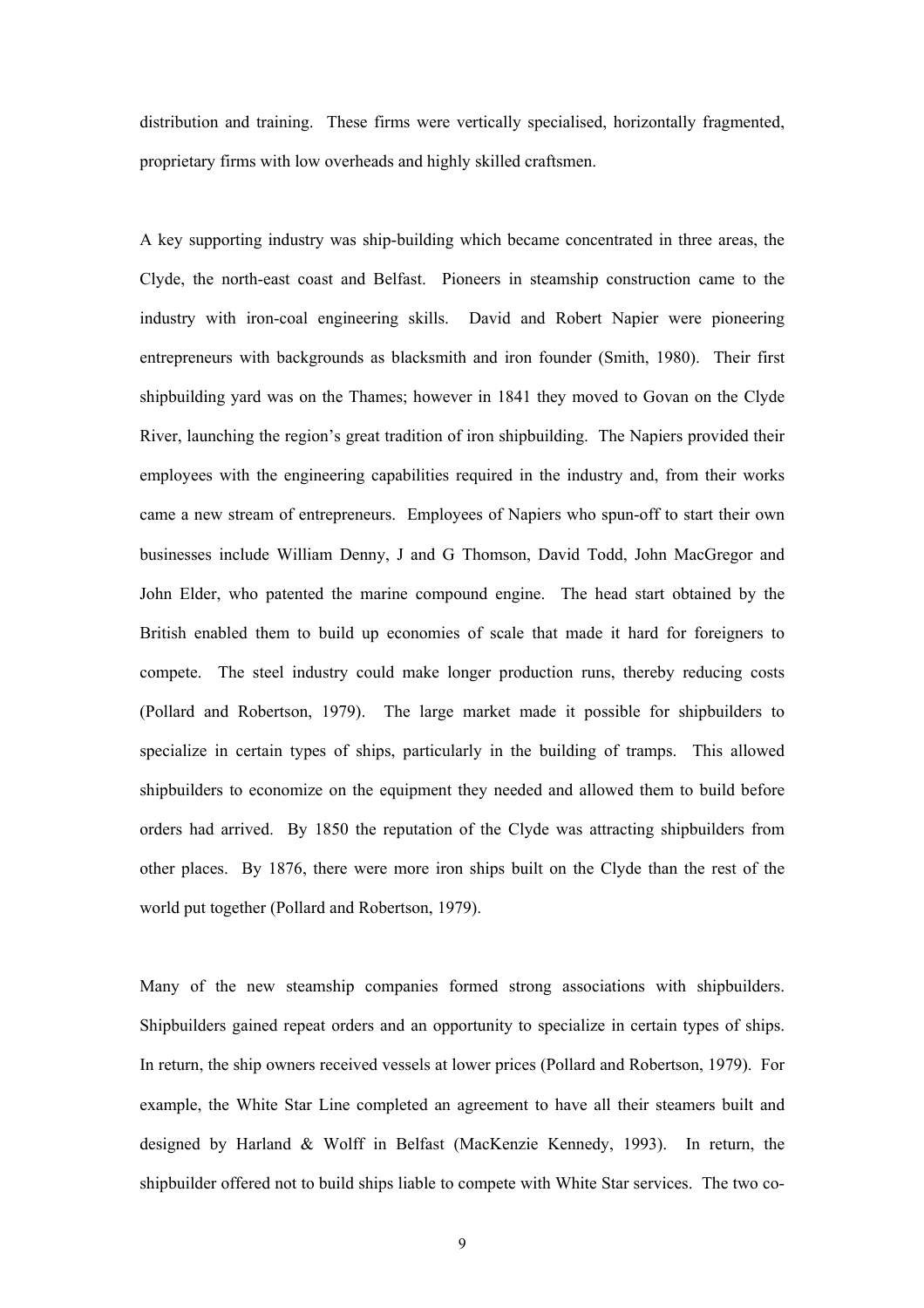operated with their ideas. The flow of information contributing must have contributed to the line's ability to meet the market with hitherto unknown standards of comfort. For example, their ship designs re-located first class cabins amidships, clear of machinery and propeller vibration.

British shipping gained much competitive strength from the broader economic system of which it was part. Britain was the leading industrial nation on the basis of a reinforcing industrial cluster of iron, coal, textiles, and steam power. As the population and industrial production increased, so too did the demand for imports of raw materials, which created a derived demand for shipping services. The increasing world trade centered on London encouraged people to invest in the new technology. As more of the nation's industrial output was sold abroad and demand for imported resources climbed, shipping grew in volume and competitiveness. With this, came an expansion of skills, knowledge, expertise and reputation. As British industry rode an increase in world trade that it was doing so much to shape, the profits provided capital with which British firms could invest in the latest technological improvements. The competitiveness intensified the pressure to reduce costs and improve quality (Starkey 1993). It created a competitive compulsion for innovation consistent with the writings of Klien (1977) and Porter (1990).

On the basis of their comparative advantages, Britain achieved global supremacy and developed a business mentality that buttressed their success. Businessmen learned that success could come from following particular lines of thinking such as the need to use the reliable all-purpose tramp, and recognition of the highly skilled practical men who made them. Figure.1 lists some of the heuristics stemming from this outlook.

With the most sophisticated ships, and devices such as conferences, the British defeated their foreign competition. British tonnage, which stood at 2.77 million tons in 1840, grew fourfold in seventy years, to 11.56 in 1910 (Davies, 1985, p.69). By the middle of the nineteenth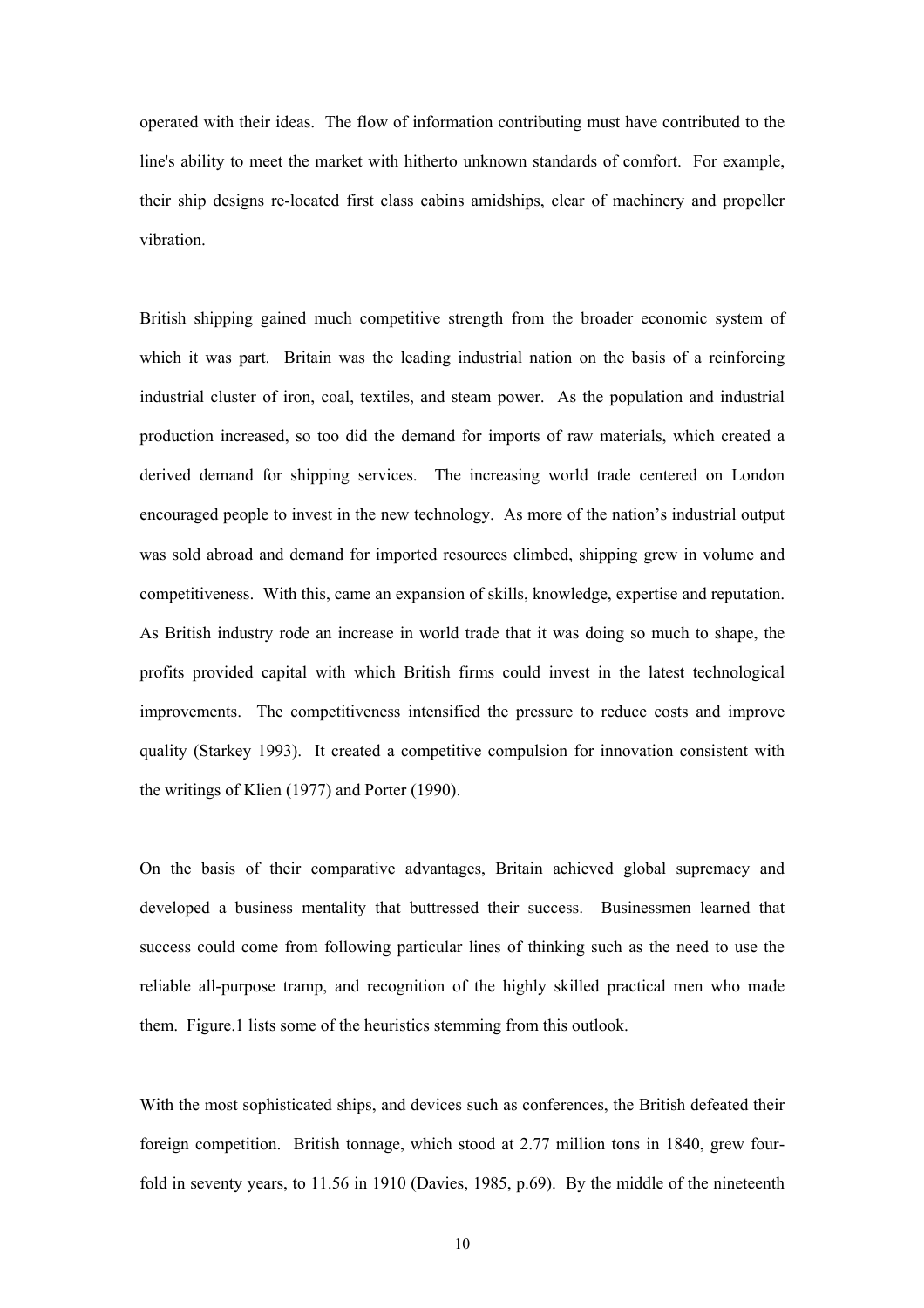century, Britain produced 'about two thirds of the world's coal, about half its iron, five sevenths of its steel, two fifths of its hardware and about half its commercial cotton cloth' (Kennedy, 1988, p.152). Its' iron and coal driven merchant fleet, that carried manufacturing goods out and raw materials in, was by 1890 larger than the rest of the world put together. It was part of a reinforcing system of coal resources, flexible family firms, Marshallian districts and practical craft workers. Ships built on the Clyde were chartered and insured in London where Lloyds achieved a position of leadership. In London, the City's financial institutions provided the capital by which the system advanced.

#### **Place Figure.1 about here**

# **3. British Entrapment**

In 1890, over 10 million tons of shipping sailed under the British flag, a phenomenal amount representing approximately 50% of the global total (Sturmey, 1962, p.4). Yet, over the next half century, the British share of world shipping declined dramatically. By 1960, its market share had fallen to 16%, soon to decline even further. Total British shipping had grown to nearly 21 million tons, but it had failed to ride the development paths that others used to dethrone Britannia. There are two principal explanations for this. Sturmey (1962), in his definitive study, focuses on barriers to growth within the British industry. For Sturmey, the critical period for British shipping was between 1920 and about 1958 when tremendous changes occurred in trading patterns, competition, ships, cargoes and passengers. The British industry was slow in adapting itself to these changes. It was an industry geared to maintaining its position of supremacy, not to the meeting of changes. When it woke up, the world had moved. By contrast Davies (1985) suggests that British shipping reflected the state of the British economy in general. For Davies 'shipping is an integral part of a nation's economy and accurately reflects both its relative efficiency and its international competitiveness'. As the British share of world trade declined so did its shipping. Both explanations are considered in light of Porter's model.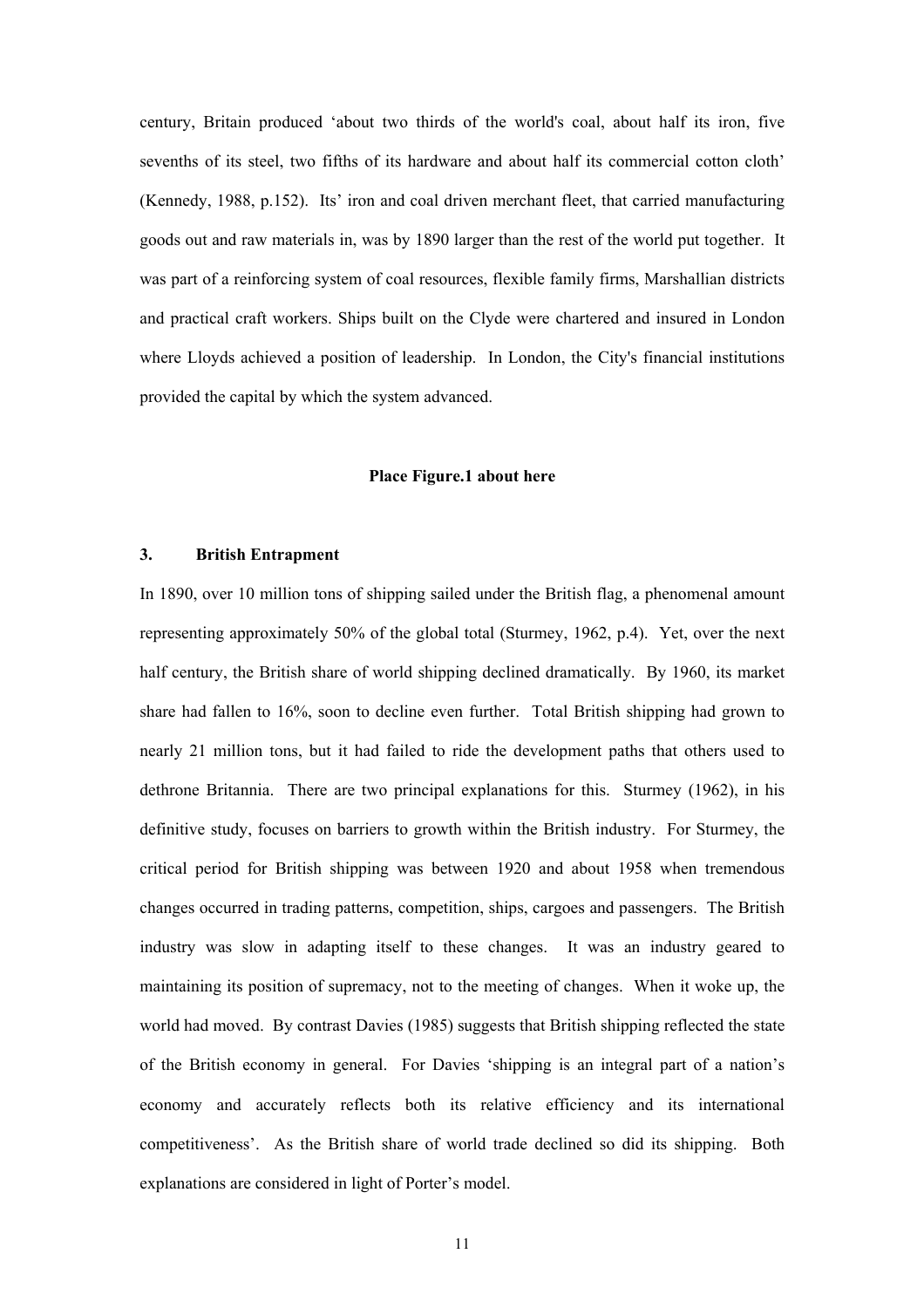British competitive advantage had been based on supportive government policy, superior technology and organization, supporting industries, skills, experience and reputation. The last three of these were lost as other nations caught up and acquired the skills and experience to compete. Eventually, the other sources of competitiveness also disappeared.

## 3.1 Declining diffusion of Technological Innovation

In the first half of the twentieth century, the British steamship was challenged by the arrival of two technological options. These were the replacement of coal with diesel-oil as a fuel, and the replacement of the steam-engine with the internal combustion motor. Although the UK played a significant role in the development of these technologies, British ship-owners were slow in diffusing them. British shipbuilders as a whole remained wedded to the steamship and with some reason. Early diesel engines had a tendency to break down under less than ideal conditions whereas, the tramp steamer had been improved to the point where it was efficient, reliable and economical (Fletcher, 1975).

Even as technological bugs were removed, there still remained uncertainty over the availability of oil. 'For every person who asserted that the future would provide abundant supplies of low priced oil, there were several to announce either the world's supplies of oil would shortly give out, or that the trusts controlling its distribution would never allow the using public the advantage of low prices' (Ibid, p.6). Some shippers hedged their bets by building vessels that could burn either coal or oil while, some advocates of coal refused too give in without one major last ditch effort promoting pulverized coal with its advantages of efficiency, saving of labor, and steady steaming conditions but, it suffered from technical drawbacks.

During World War One, many navies around the world, including the British turned to oil helping to remove these uncertainties. However, this did not lead to mass conversion. One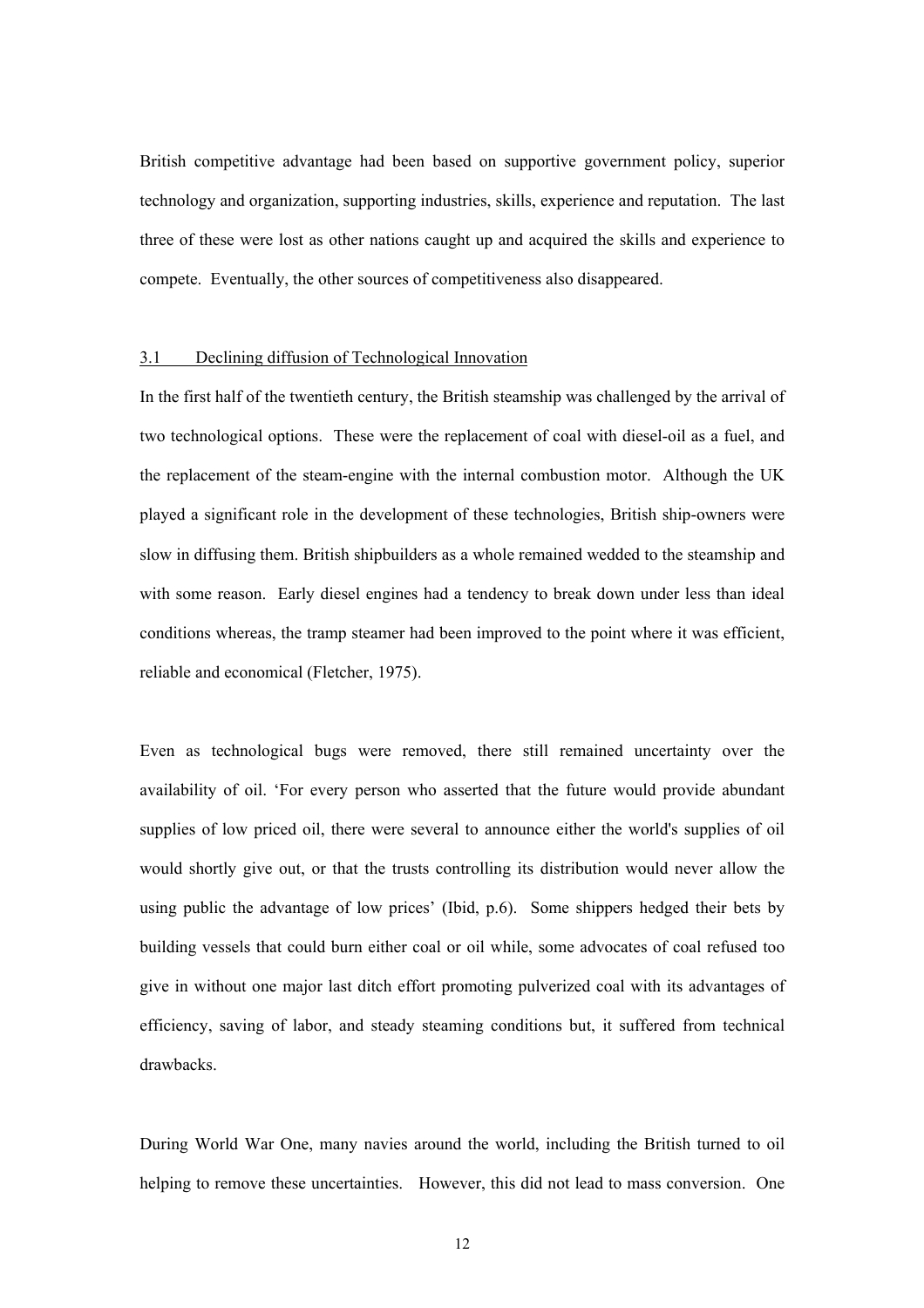reason was timing. During World War One, a large proportion of the British fleet was destroyed and British owners could have taken the opportunity to buy replacements that embodied the new technology. However, with a shortage of ships, freight rates were very high and owners were keen to take the ships most readily available. That meant locally produced steamers, ships built during the war, and foreign acquisitions (Fletcher, 1975). Consequently, by the 1920s, when questions of oil availability and reliability had been solved, these businessmen found they had high levels of investment sunk into the old technology - a situation augmented by a shipping depression in the 1920s that shattered investment possibilities in any new shipping technologies. Consequently, in 1925 motor ships accounted for only 3.9% of British merchant fleet compared with 21.4% Sweden, 18.1% Denmark and 12.9% of Norway's (Robertson, 1988, p.193).

Although uncertainty over oil supply may have been solved, other uncertainties remained. As late as the 1930's the case for the motor-ship was still not clear cut. The Liverpool firm of T&J Harrison (the Charante Steam Ship Company) looked very carefully from 1925 onwards into the potential of motor ships to enhance its profitability (Robertson, 1988). Their research was governed by the principle that 'any innovation must improve their expectation of profit over the whole range of trades in which the company was involved'. They also conducted tests on a number of means of propulsion and applied DCF investment analysis, yet continued to order coal-fired steam engines in the 1930's. In this instance, it was also necessary to consider, among other things, routes traveled. Motor ships were not always the best buy. In 1935, motor ships still only accounted for 16.6% of the British fleet compared to 48.6% in Sweden, 41.9% in Denmark and 36.6% in Norway (Ibid). Scandinavians were also using faster ships than the British who seemed to hold a genuine belief that slower ships would provide a superior economic performance (Sturmey, 1962). However, this belief may have been an act of faith that helped resolve cognitive dissonance.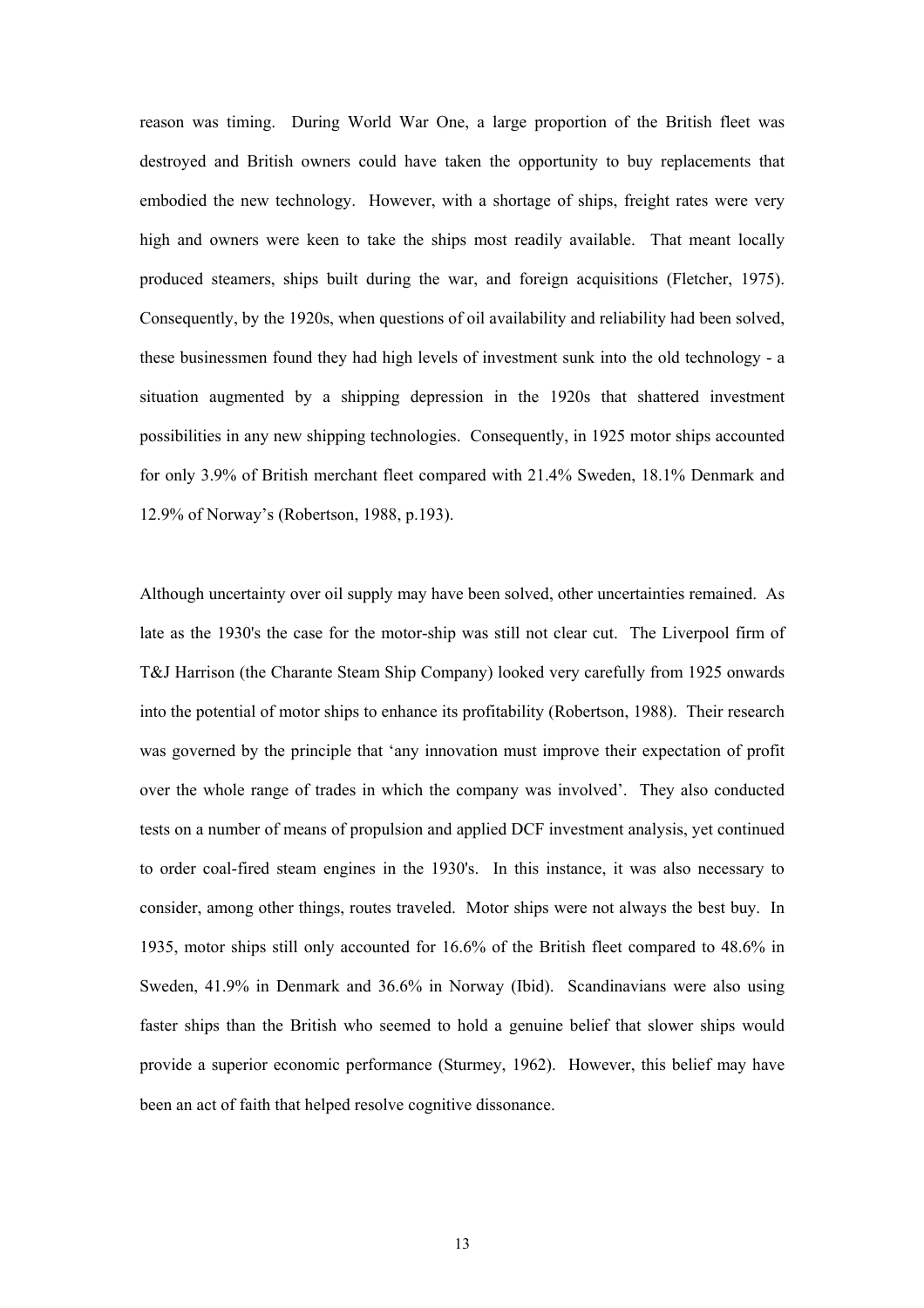A factor not considered by Porter was the way that factor endowment may restrict innovation. Favorable resource endowments contributed to British persistence with the coal-powered steam-engine. The principal economic advantages of oil were it required less space and had lower fuel consumption (Fletcher, 1975, p.5). Savings of 30-50% in fuel made the new technology attractive, particularly for countries like Norway which had to import its fuel. The United Kingdom had high quality coal, and no oil, therefore the economic advantages were not so great for them. The difference was probably not just transport costs but, the sense of certainty in the fuel that the British environment provided. This is an example of Salter's (1966) observation that diffusion of technology can be affected by variations in local factor costs. Short time horizons of businessmen also affect investment decisions. The reluctance to switch also reflected a preoccupation with lower first costs than in longer run economies of operation.

In contrast to the hesitation of British businessmen, the Japanese government actively promoted the building of these new 'crack ships'. However, Sugiyama (1985) states that the government was sometimes more motivated by prestige in its attempt to upgrade the quality of tonnage, and adopted diesel-powered motor ships even if it did not always guarantee the expected profit. The first attempt by the Japanese to use diesel motors was in 1923 when OSK trialed one in a small vessel operating on an inland sea route. This success led to their deployment on emigrant ships traveling to South America. The successful introduction of diesel by these major companies was followed by the competitive introduction of large, modern, high speed ships. OSK ships achieved record speeds to New York through the Panama Canal, providing a successful operation carrying raw silk and vegetable oil, earning a profit even in the midst of the depression (Nakagawa 1985). OSK's success with high speed ships stimulated research at the government's Naval Architecture Experiment Tank where it was discovered a single screw ship with an appropriately designed hull, rudder and screw could save 15% on fuel requirements. The new technology was immediately applied by the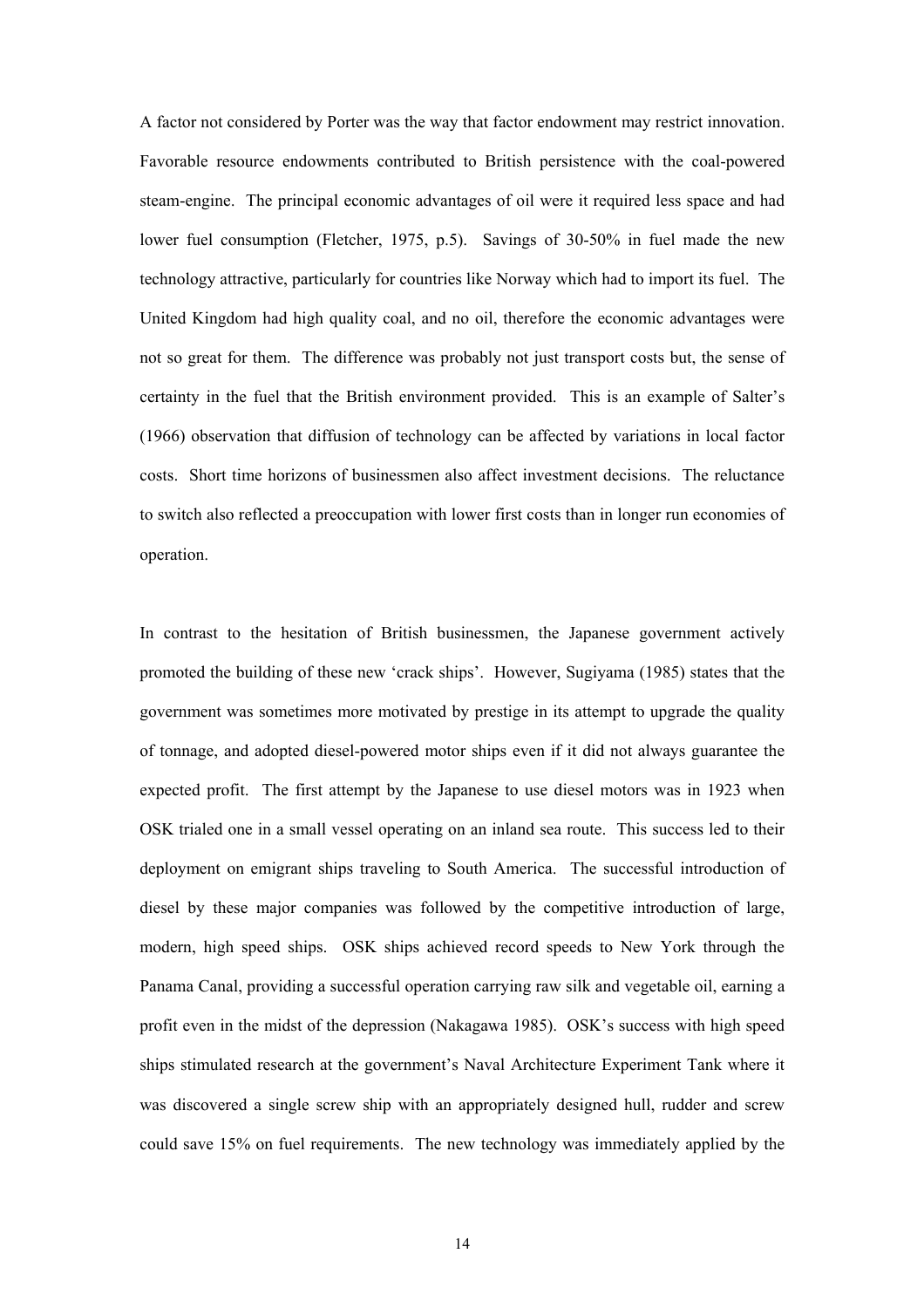major companies who used them on the New York route, a route characterized by high value cargoes and speed was a competitive weapon.

The British Government also introduced a number of initiatives to help their industry. In 1935, it introduced a scrap and build plan whereby ship-owners were provided with loans if they scrapped old tonnage and replaced it with modernized ships. However, unlike in Japan where a similar scheme led to some fleet modification, English ship-owners were slow to respond and the scheme was abolished. Admittedly, part of the scheme's failure was a result of changing circumstances when an increase in activity made it economical to use old ships (Sturmey, 1962). The government also provided bounties to assist ship owners and forced the industry to set up a Tramp Shipping Administration Committee to promote co-operation among shipbuilders. The committee had some success in limiting some of the negative effects of competition during a period of very low rates. However, the British government had less influence over its much larger industry than its Japanese counterpart, and forces of decline continued to set in.

## 3.2 Changing Markets (Specialization and emerging routes)

British shippers were slow to respond to changing demands in global shipping. They had learnt from experience that they were the world's most competitive shippers. Having been in this position for so long, the generally accepted fact was 'that the British industry was best by definition' (Sturmey, 1962, p.96). By the time that international competition became serious, the idea was so embedded that the crumbling of that paramountcy occurred almost unnoticed. British shippers persisted with the industry norms that had carried them to global leadership. They continued to provide all purpose vehicles while other nations created more specialized vessels to meet the needs of particular trades. For example, Scandinavians made increasing use of refrigerated holds for the Mediterranean fruit trade. They showed a flexibility and entrepreneurial attitude in sharp contrast to the British who clung to traditional attitudes.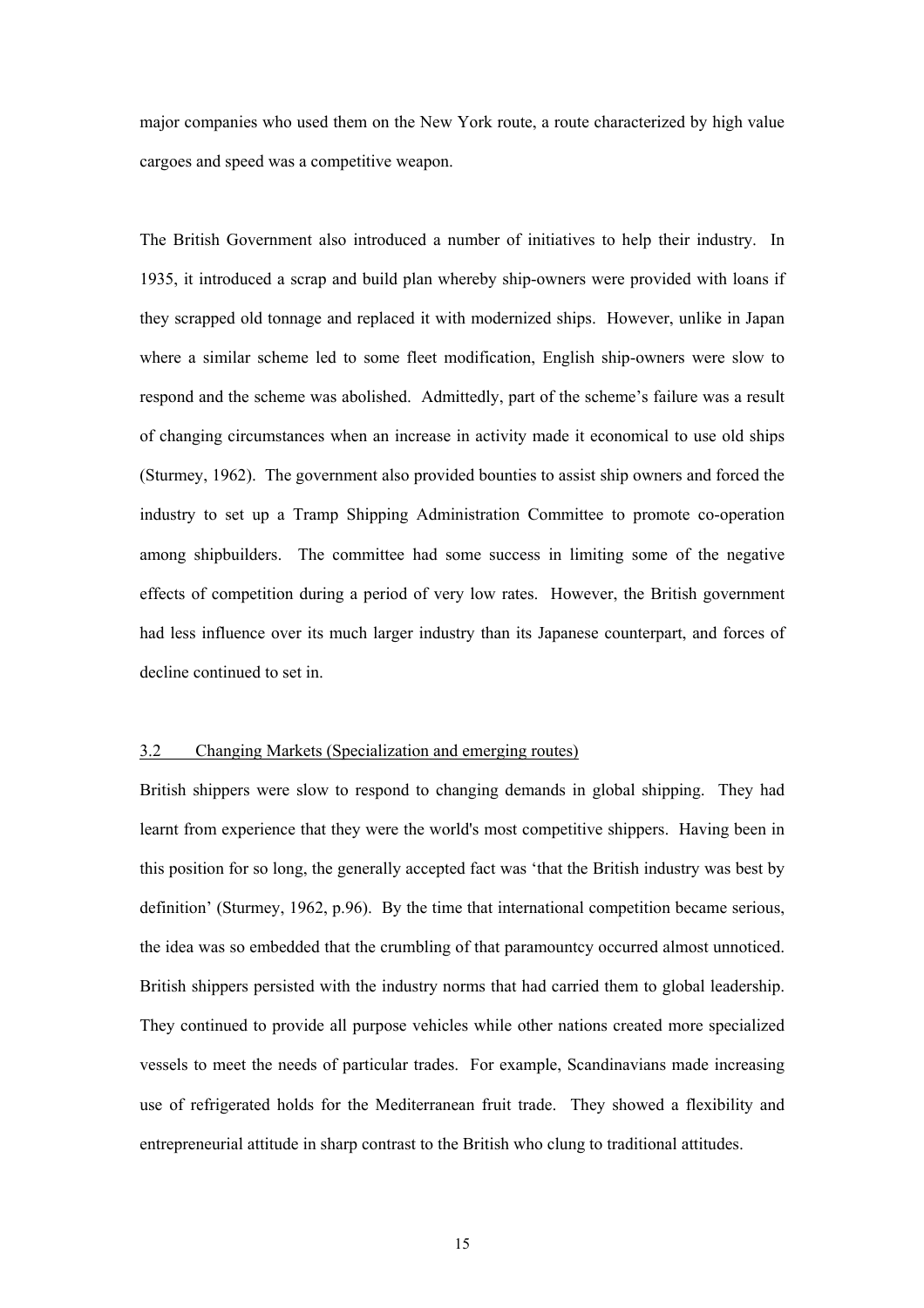The fastest growing category of specialized vessels was oil tankers, a reflection of the booming demand for oil. World tanker tonnage soared from 11 million tons in 1939 to 38 million in 1960 (Sturmey, 1962, p.262). Yet the British were slow to seize these opportunities despite the fact that the British admiralty and oil companies owned half the world's tanker fleet in 1913 (Ibid 1962, p.74). British ship-owners were entrapped by an aesthetic of what constituted a good ship. They were experienced with all purpose carriers and they were aware of their versatility. To the British ship-owner, tankers weren't real ships but, "floating pieces of pipeline" (Hope 1990, p.369). When the British oil company, Anglo-Saxon sold off its tanker fleet to raise capital for exploration and transportation, it was the Norwegians who bought the vast majority, not their fellow countrymen (Sturmey, 1962).

By contrast, the US was making a huge investment in tankers. Oil companies such as Sun Oil vertically integrated into shipping, building and purchasing tankers to meet their own transportation needs (Heinrich, 1997). This section of the market provided rapid growth for the US industry, a consequence of the rising demand for oil. Between 1914 and 1923, the US tanker fleet grew by 1,400% in number and 2,500% in tonnage (Bauer, 1988, p.290), although many of them would later fly under flags of convenience i.e. Liberia, Panama and Honduras.

Up and coming competitors, Japan and Germany grew by exploiting new trading opportunities arising from South American independence, immigration, and Pacific routes. The United Kingdom felt no losses from these developments; in fact the British had largely ignored Pacific routes. This provided a window of opportunity for the imitators to develop their maritime capabilities. When the First World War redirected British commercial shipping towards the war effort that window of opportunity widened for Americans and Japanese. The Pacific became a Japanese lake.

#### 3.3 The Role of Rivalry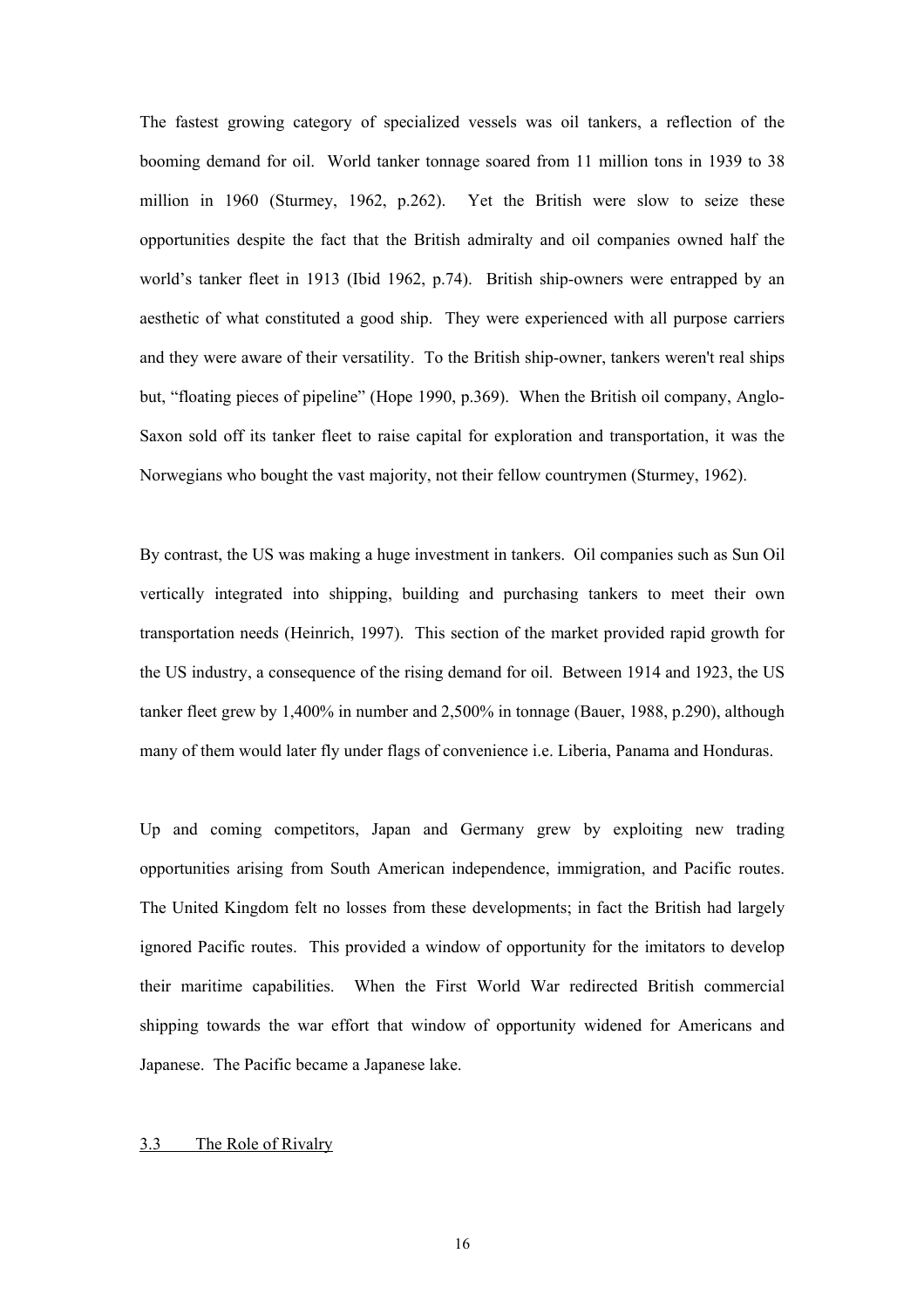Porter's emphasis that a decline in competition leads to slower innovation is supported by the liner part of the market which exhibited many of the characteristics he identified in the wealth-driven stage.Sturmey (1962) notes that the little effort to investigate the economies of faster ships and other areas of improvement can be attributed to the industry structure in the liner trades. The conference agreements provided stability but gave little incentive to break from conventional modes of thought. The barriers to entry associated with the conference helped maintain British tonnage at a high level but, in the long term, increased inefficiency. Liner companies in the cartels avoided aggressive competition and had an overwhelming tendency not to take an action which might invite reprisals. By contrast, foreign operators with little market share were not restricted by these fears, and enthusiastically seized opportunities to win trade from increasingly inefficient liner-companies.

Flexibility was also hampered by the distance that managers of these companies were now from their core activities and information on the industry. Industry growth and reduced competition had helped to distance ship owners from ships and the smell of salt (Ibid: 395). Leading ship owners were more accustomed to co-operation rather than aggressive competition. The large organizations isolated the owner from the shipmaster and the associated commercial intelligence. Working from offices they increasingly judged operations through balance sheets rather than the detailed competitive problems on any particular route. A reflection of this change was the increased social position that ship owners now held. They became socially important figures, the purchasers of land and the recipients of titles or, as Weiner (1981) would put it, they had gone through a process of gentrification. As we will see in the next section, this was a feature of the broader economic system of which shipping was part. The result was a business elite distant from its core activities and problems. It augmented an arrogance that beset the industry. This is an example of what Marshall (1890) was personally witnessing when he wrote his life cycle of the firm.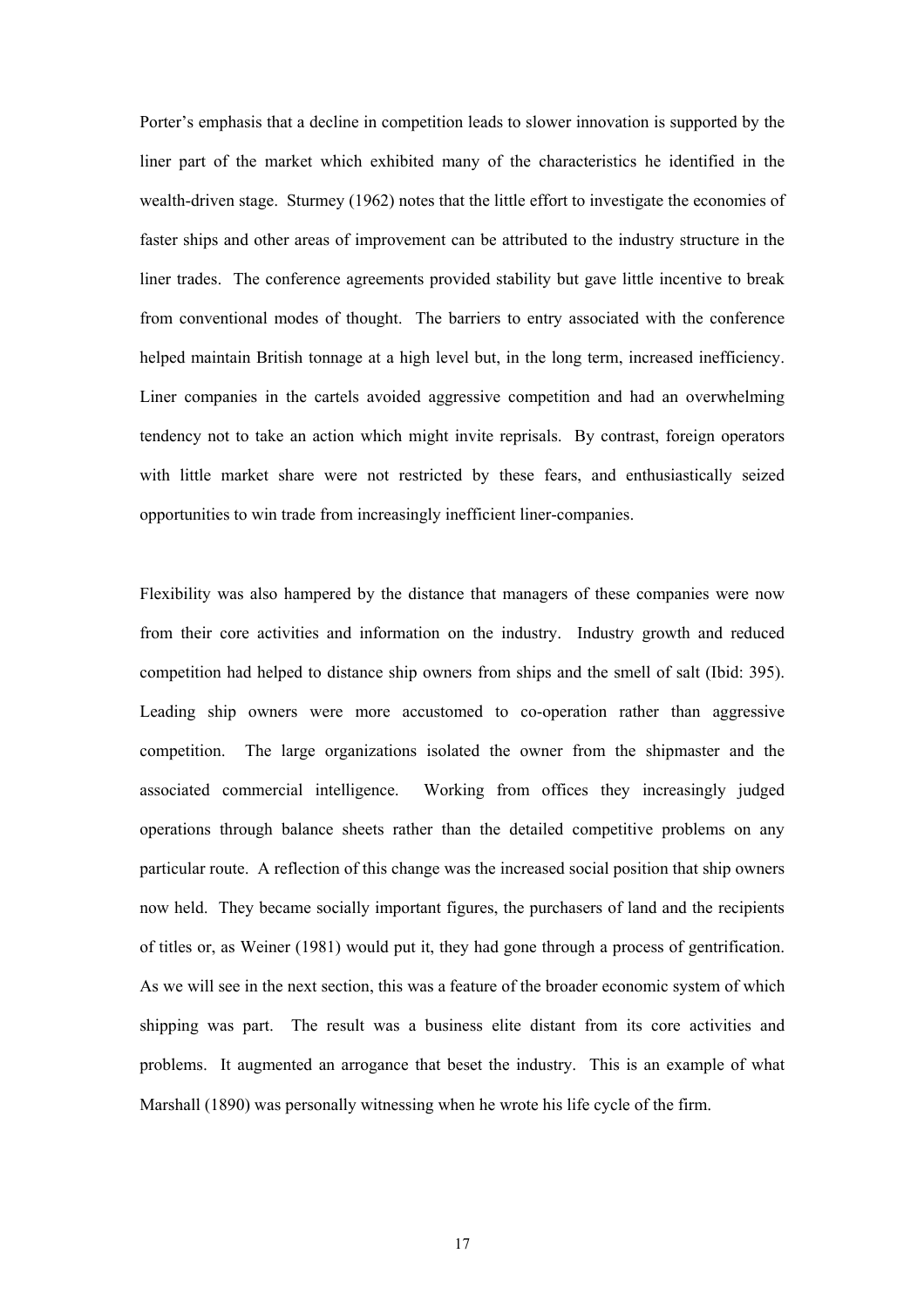Long term adaptability was also hindered by the organizational-management structure of the companies in which families had emerged as entrenched stake-holders. Even when companies merged, family members from the old merged companies still dominated the board of directors. Family management made the industry less attractive to people who had the ability and ambition and the industry suffered from a shortage of good management (Sturmey, 1962).

Given the emphasis that Porter (1990) placed on rivalry, the highly contested tramp side of British shipping might have been expected to show more innovative vigor than the liner trade. However, the competitive model did not prove to be show the longevity we might expect from orthodox economic theory. In fact, British tramp shipping was routed. Tramp shipping which at the beginning of the century comprised 60% of the fleet was down to less than 20% of a similar total (Davis 1962, p.361). There are a number of reasons for the demise of British tramp shipping however, standing out is the fact that continuing with past commercial rationalities and paradigms proved a far stronger force on the industry than the benefits of competition.

As a high wage nation, British tramp owners needed to keep at least one step ahead of low wage competitors in the adoption of larger and faster vessels yet, by 1914, advance had practically stopped as the industry accepted the reliable economical ships as the embodiment of the ideal tramp. The reliable tramp ship was an excellent trader with which they learned to maximize economies. They knew these ships well so built their strategies around them. Use of their technology became a core heuristic. As Sturmey (1962, p.78) notes 'The trampowners as a whole were cheese-paring by nature, meeting competitive pressures by continuous economies within traditional ship types, but rarely taking a longer view and endeavoring to reduce costs (or increase receipts) by spending money on ships designed for existing conditions'.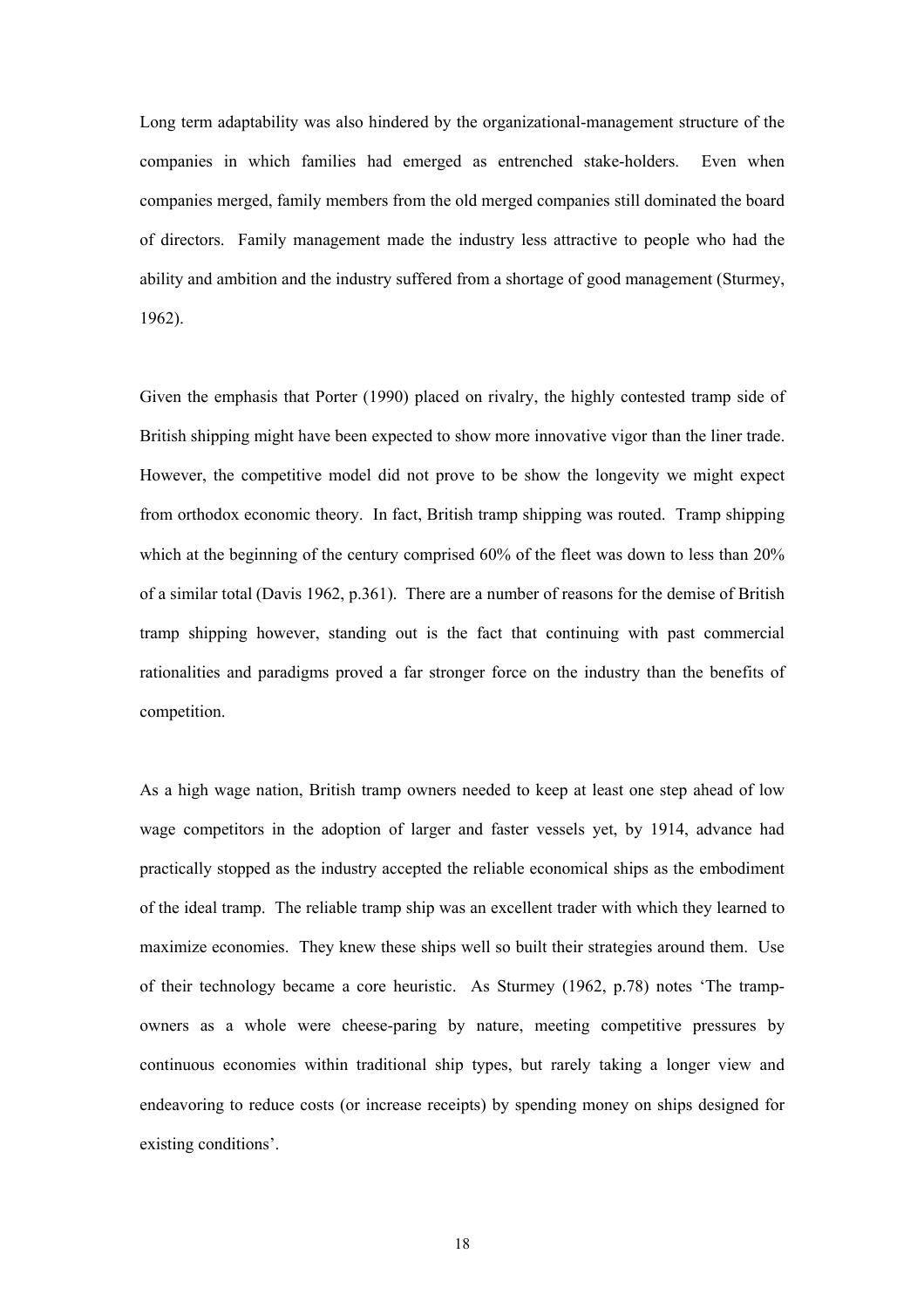This outlook was particularly damaging when ships were dramatically increasing in size. Size offered a number of economic advantages (Hope, 1990). In 1968, a 5000 ton ship would cost 85 pounds per ton to build compared to 35 pounds for a 20,000-tonner. A large ship might require an engine 10 times more powerful but, it could carry 40 times the weight of cargo. Average running costs also declined with size, for example above 65,000 tons crew costs remained static. Although these figures come from later in the twentieth century, they reveal an economic phenomenon that had been occurring throughout the century. The British did not invest in larger ships

One possible explanation is the small size of British ports which limited their ability to handle large tankers and bulk carriers. Sturmey (1962, p.166) notes that 'ship owners were unduly conscious of the limitations of the British oil terminals in handling the biggest tankers'. However, given the fact that a tanker on international routes might never visit Britain, the decisions are an example of bounded rationality and perhaps availability bias, in which the readily available and observable information is given un-justifiable cognizance. The result is a false consciousness, an example of the local environment restricting a more rational view of global change.

Family tramp firms lacked the necessary capital to switch to large ships such as tankers (Sturmey, 1962). The possibility of raising money through debt or issue of shares existed but the industry had a tradition of self financing. Like other proprietary corporations of the time, they avoided outside capital in order to retain control of the company within the family. The shunning of outside finance was also a reflection of business norms. These companies had grown from small beginnings by reinvesting profit. External finance was never a key factor in their mental outlook. In fact, during the nineteenth century some companies did take the opportunity to borrow but, heavy debt left them vulnerable during the depression of 1904-11. Many lines failed and the unwritten rule became financial conservatism. Consequently, the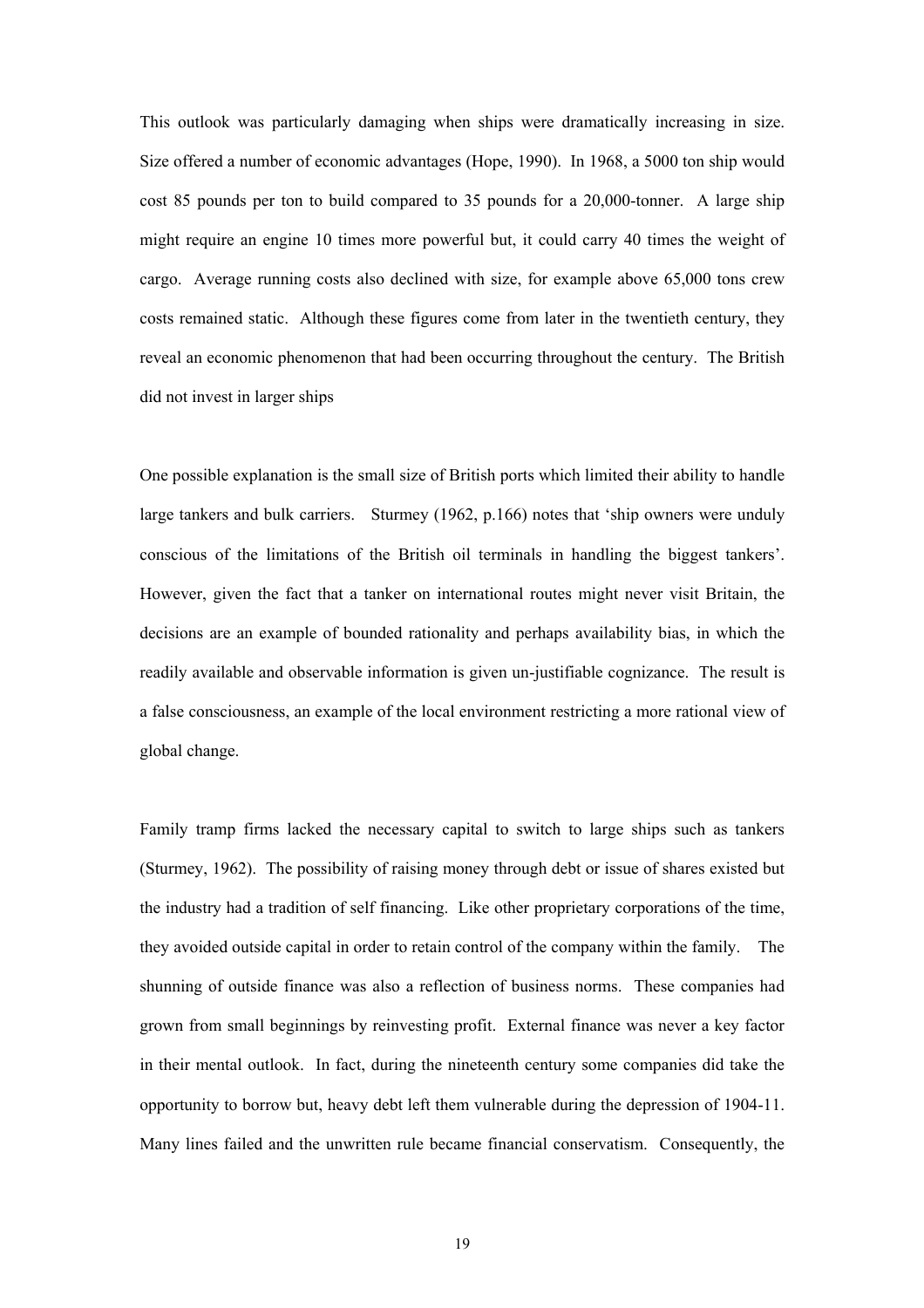small owner of two or three tramps saw investment in tankers as a risky and high debt project compared to what he knew he could do best.

The company that was most responsible for imbuing ship owners with a conservative stance was Royal Mail. On becoming chairman of the Royal Mail group, Owen Philipps (later Lord Kylsant) commenced an expansionary program which saw the company's tonnage grow from 92,352 grt in 1903 to 165,511 in 1906. The company continued to expand and acquired a number of companies including Elder Dempster & Co in 1910, Pacific Steam in 1910, Glen Line and Lamport and Jolt in 1911 and Union Castle in 1912. Most of this expansion was financed through the issue of debenture stocks, a method which raised finance but left control in the hands of the original small family business (Green, 1985). After the war, expansion was also financed by cross share holdings, particularly with Lord Pirrie of Harland & Wolff ship-builders. Together, the two exercised unchallenged influence over the finance, strategy and organization of the group. The company was quick to invest in the most advanced technologies, including the motor ship. During the war, the group had made healthy profits with which it continued to expand. Expansion did not stop during the slump that followed, and more external finance was raised through loans by which the Group came to encompass 140 companies (not all of them in shipping) by 1926 (Hope, 1990). By 1928, the group was highly in debt and now relied on a period of rapid growth but this slump lasted longer than previous downturns. The company collapsed in 1930. By this time the fleet comprised nearly 15% of total British shipping. Its decline sent a powerful message to other owners not to use external finance.

These norms were born from a historical process of learning that determined business behavior as the century progressed. They contrasted strongly with the innovative financial techniques introduced by foreign entrepreneurs like Daniel Ludwig of the United States and the Greeks Aristotle Onassis and Niarchos. These entrepreneurs financed rapid expansion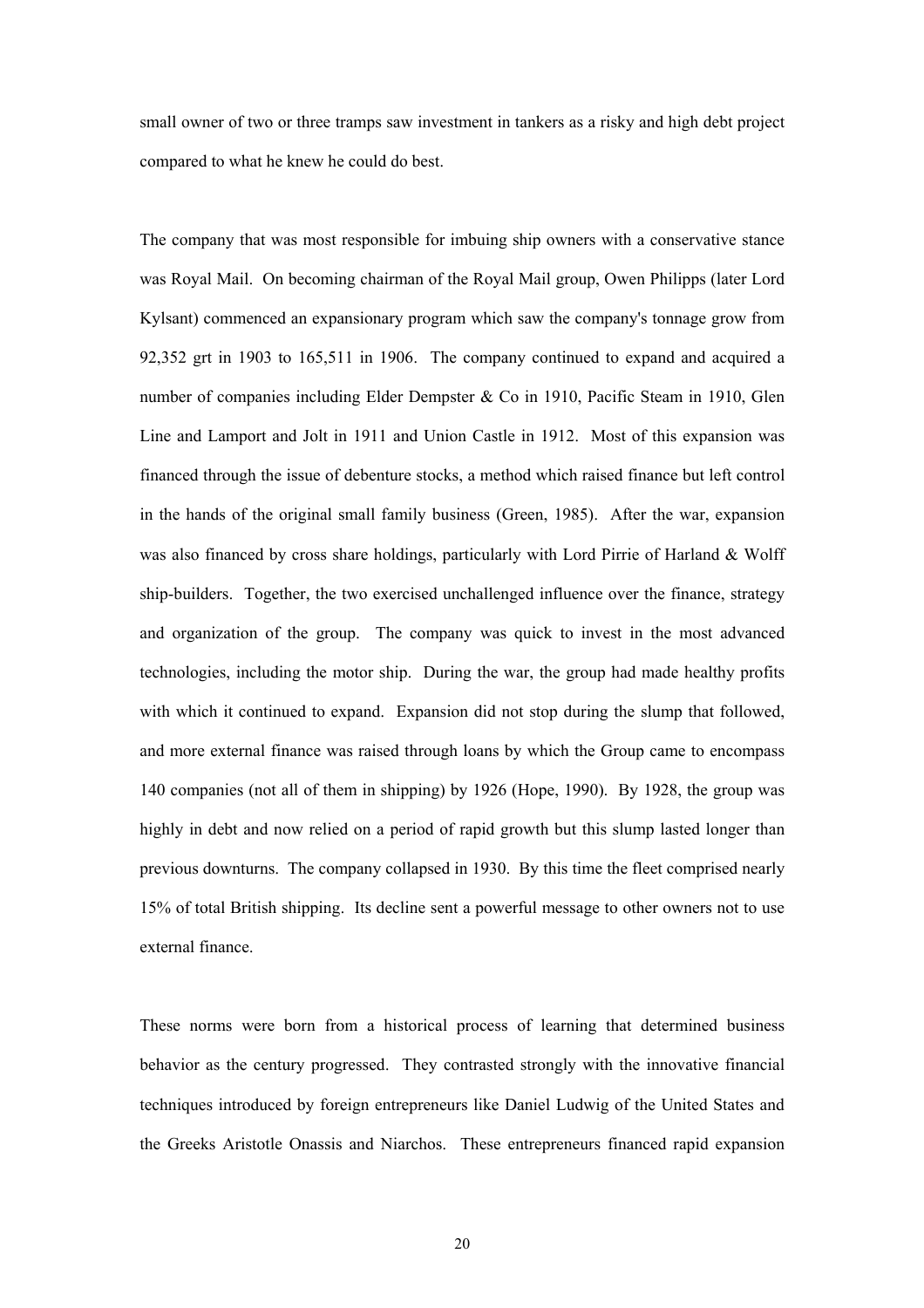through external loans using long term charter contracts signed with the oil companies to guarantee the cash flow to meet loan repayments (Strange, 1992).

Another financial consideration which affected decisions was comparative profit. In the early days, the tanker market offered lower profit margins than the British were used to so, they did not consider switching. This left a window of opportunity open for a new competitor to gain an entrance into the industry.

Finally, we must also consider the number of distractions, uncertainties and red herrings that abounded throughout this period of change. A number of factors could have blurred British businessmen from seeing the need to upgrade. During world war one, British ship owners earned high profits as the government paid handsome rates for the use of their ships. In such circumstances, high profits could be earned without a technical upgrade. Immediately after the war, there were shortages of shipping (Burton, 1994), before the depression reversed conditions and made new investment an unattractive option. Then world war two arrived, followed by a post-war shortage of shipping and very high profit rates which once again seemed to endorse the correctness of the policies (Sturmey, 1962). Full realization of Britain's relative decline was also obscured by an expansion in world trade which provided some growth and stability in overall tonnage. It hid the fact that faster paths to growth were being developed by other nations who were increasing their market share.

Uncertainty made efficient decision making difficult. For example, in the inflationary period following world war two, there was an expectation that, after the original burst of activity, a slump would occur as happened after world war one. The effect of this uncertainty on decision making is illustrated by Sir John Denholm of J&J Denholm who explains:

When the second war was over, my brother and I decided we had either to get out, or go right for it. We'd have done nicely if we sold out then, but we made the decision, and we went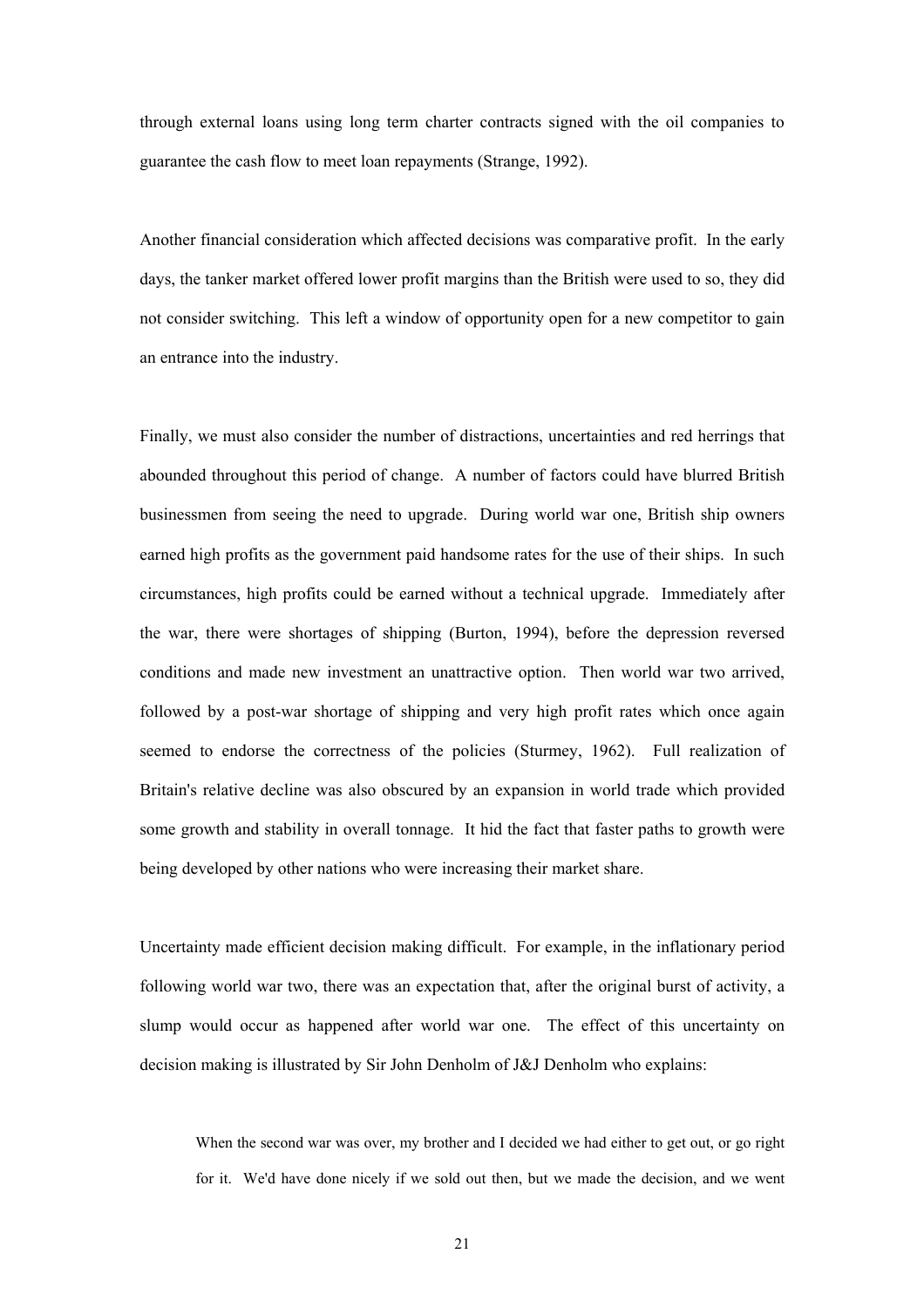ahead while other firms waited for the slump that never came... It seemed unfair to inflict the whole gamble on our share holders.... by 1951 we had seven ships, all of them built or bought at prices we could never have hoped for if we had waited to see what would happen (quoted in Hope 1990, p.399).

J&J Denholm expanded but many other tramp owners held off waiting for the expected slump in shipbuilding prices only to witness 16 years of rising prices.

# **4. External forces acting on competitive advantage**

This section considers Davie's suggestion that the decline was a reflection of the health of the British economy and its international trade. The health of the economy was important to the extent that it created a demand for shipping, provided cargoes to fill hulls and low cost inputs which helped attain competitiveness. Davies does not go into detail of his explanation and an extensive literature exists on Britain's economic decline in the twentieth century. While not denying Sturmey's explanation of decline, this section suggests that many internal features of decline were extensions of the broader of the economic system. This section identifies some of the broader issues before narrowing in on the coal and shipbuilding industry which were important supporting industries

At the outset of the First World War, Britain still enjoyed a healthy trade based on those industries that characterized the industrial revolution. Textiles, coal, iron and steel still contributed to two-thirds of British export earnings (Harley and McCloskey, 1981, p.64). This over-commitment to old industries left Britain vulnerable to changes in the international economy, in particular rising protectionism which shielded a process of imitation in a number of countries which were once markets for British goods. However, Germany and the United States were not prepared to just imitate, and developed a new range of products and production technologies. With new products and production techniques, these nations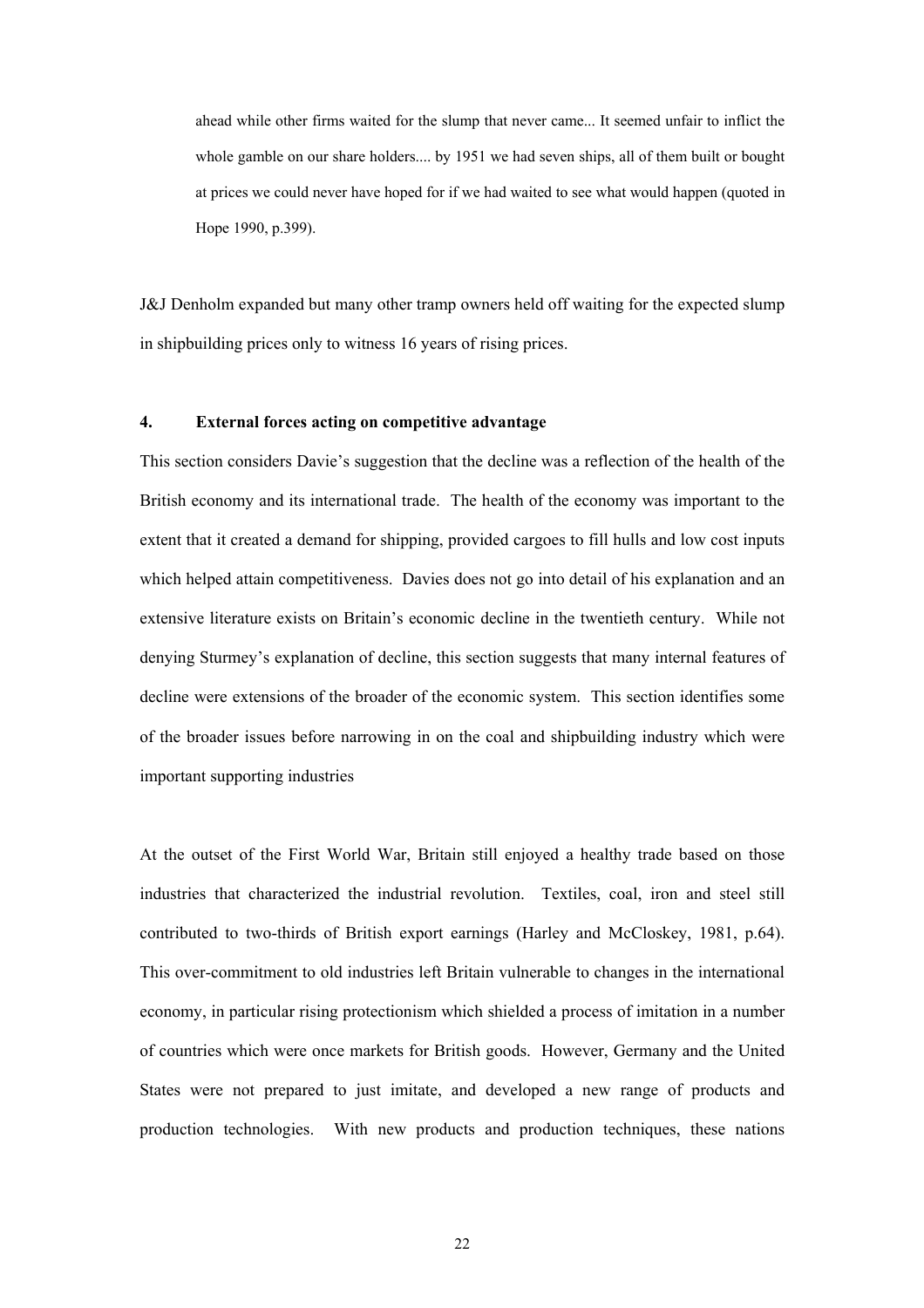enjoyed an increasing share of world industry while Britain's share declined from 31.8% in 1870 to 9.1% in 1936 (Hilgerdt,1945).

Although British industry was strongly committed to the old industries, it was not stagnant. New industries were rising in importance in both foreign exchange and national income figures (Harley and McCloskey, 1981). However, the transition was occurring at a dramatically slower rate than that in the new industrial power houses. Technology and commerce was now changing at a faster rate than the British had ever experienced. To get a foothold in the new opportunities they needed to respond at faster rate than they were used to. However, American first movers established themselves so quickly in the British market that local firms barely had a chance (Chandler, 1990). Consistent with porter's explanation, adoption of new technologies in some instances was hindered by factor conditions. Britain lacked a Niagara Falls or rivers flowing from Alps that allowed Germans and Americans to exploit electro-chemicals and production of non-ferrous metals such as aluminum (Chandler, 1990). Demand conditions were also important, but it was not so much the sophistication of demand but the size of it. The adoption of mass production technologies was hindered by the small size of Britain's market compared to the United States (Alford, 1981).

## **Place Table.1 about here**

Porter's focus on structure is warranted but his analysis is limited. Adoption of foreign industrial techniques was strongly inhibited by the structure of Proprietary Capitalism. Many of these rigidities have already been noted in the family dominated shipping lines. Small industrial firms, like tramp shipping companies, could not muster the capital necessary to invest in larger scale production, management and distribution systems that was propelling America to industrial leadership. With less capital and a desire to keep family control, British firms were hesitant to engage in risky investments and new and untried products and processes (Chandler, 1990), a factor we have already seen in tramp shipping. This stood in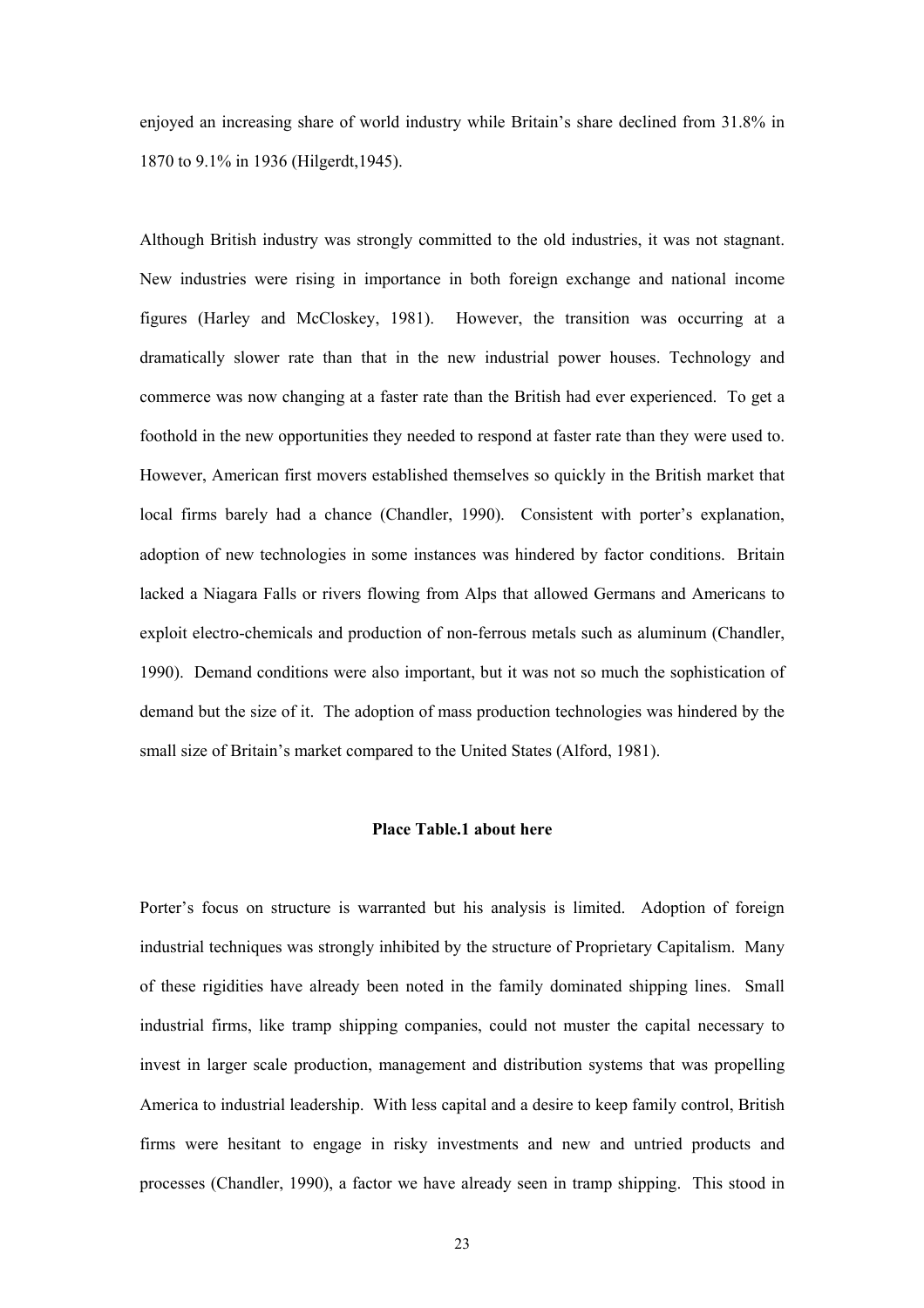contrast to America where large corporations, with their industrial R&D laboratories, their accumulated specific stock of knowledge, their competence in large scale R&D projects, production and distribution and their financial resources had a capacity for advancing technology with which a perfectly competitive model could not compete.

The desire for families to retain control meant they were reluctant to seek funds through increased debt or the share market (Chandler, 1990). Consequently, British firms never made investments that would allow them to benefit from the economies of scale or scope that their counterparts across the North Atlantic were achieving. The only changes were smaller, and within the confines of the old organizational form. If British firms amalgamated in an attempt to obtain economies of scale, they continued to use the same old plants. Economies of scale achieved by the Americans remained elusive in Britain where family management groups became entrenched stakeholders. While managers in the United States were increasingly promoted by ability, British family members inherited the leadership of the family firm, effectively becoming a distributional coalition.

Many writers have documented the existence of harvesting and debilitating culture, which Porter stressed. Across the nation, distributional coalitions developed inside firms. Skilled senior workers created strong unions that presented a barrier to the adoption of automated production. The union position was not helped by management's traditional reliance on the market for labor. Faced with fluctuating hire and fire policies, workers sought a property right position, not in terms of career within a particular firm but, in terms of a right to work with particular types of machines or materials (Lorenz, 1994). As these demarcation lines were drawn, unions organized to reinforce such rights. Demarcation was also a result of a high degree of specialization among the highly skilled workers.

As the position of workers became more uncertain in a declining economy, unions became more defensive, responding with vigor to even minor changes in machinery or materials.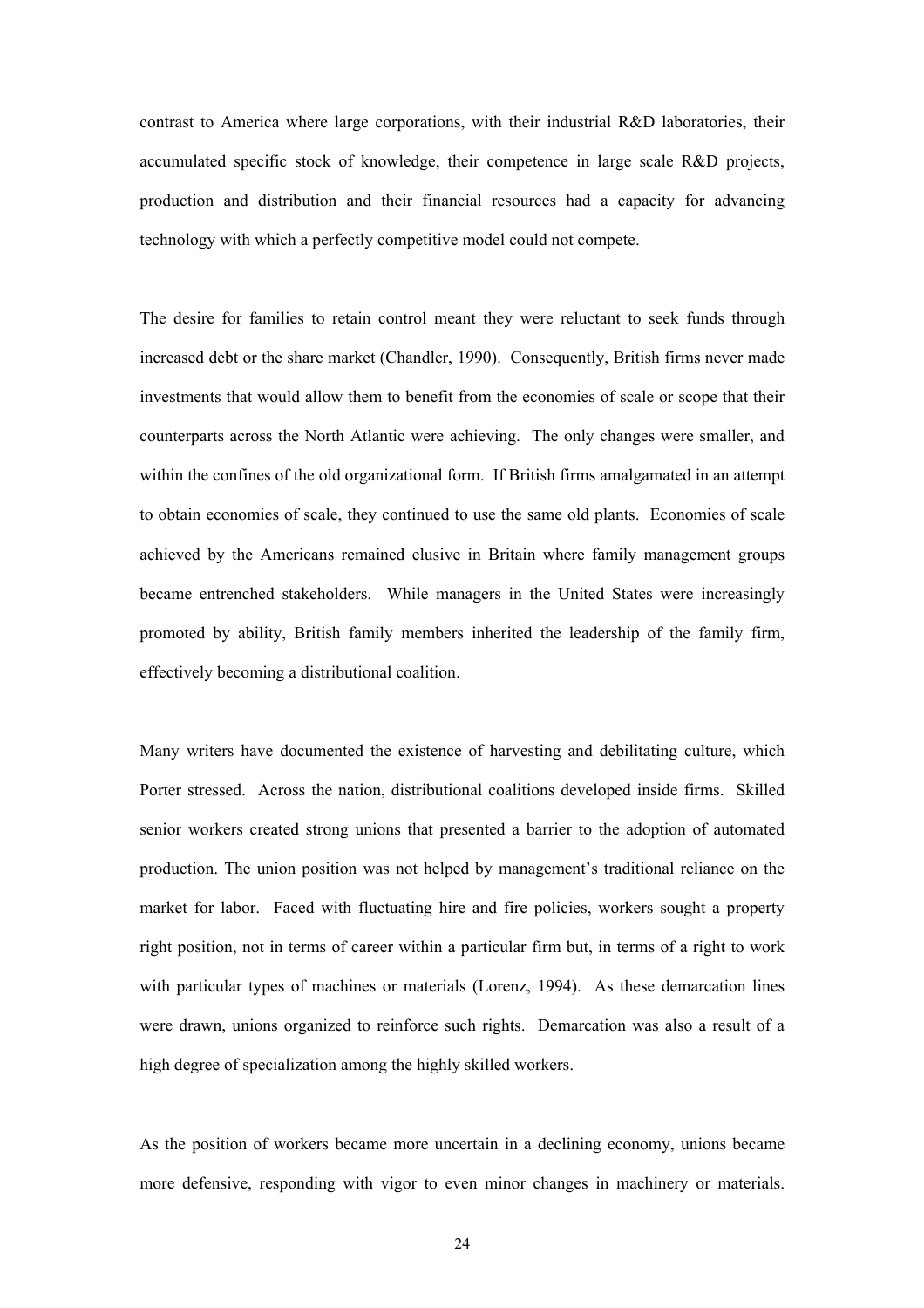Demarcation divisions make it difficult to co-ordinate labor as efficiently as Japan where workers identified with the company and co-operated with the various machines and materials they used. Demarcation lines also made technological change a long, difficult and costly exercise. Burton (1994) notes that in the shipbuilding industry, when new technologies were introduced, demarcation disputes held up orders leading not only to higher costs but also lost customers. The loss of work made the unions even more defensive and, as the economic pie got smaller, unions became distrustful that employers were increasing their share at the worker's expense.

Insecurity in the workplace bred new problems which undermined competitiveness. Burton (1994) notes that theft and absenteeism became expensive problems in shipyards. Workers were responding to the deteriorating situation with a rationality that said 'make as much out of a job as possible because there might be nothing once the job was over'. Consequently, men stayed away from work at the beginning of the week and caught up on the weekends when they earned overtime rates. As a ship they were working on neared completion, they would deliberately slow down to put off redundancy if nothing else came in.

Perhaps the biggest barrier to adjustment was the deeply embedded culture and institutional base. Education was a prime example. Public schools turned out excellent administrators to maintain stability in Britain's empire, but did little for the ideas of technical advance. These values of honor and public worth were not very different to Japan where they had been turned into an asset. In Japan, there had been a deliberate attempt to promote industry and commerce as honorable careers. Perhaps the biggest difference was that in England, there was little science in the curriculum. Science and working with hands to make money were not values endorsed by a society who increasingly saw industry as an area unworthy of a gentleman (Weiner, 1981).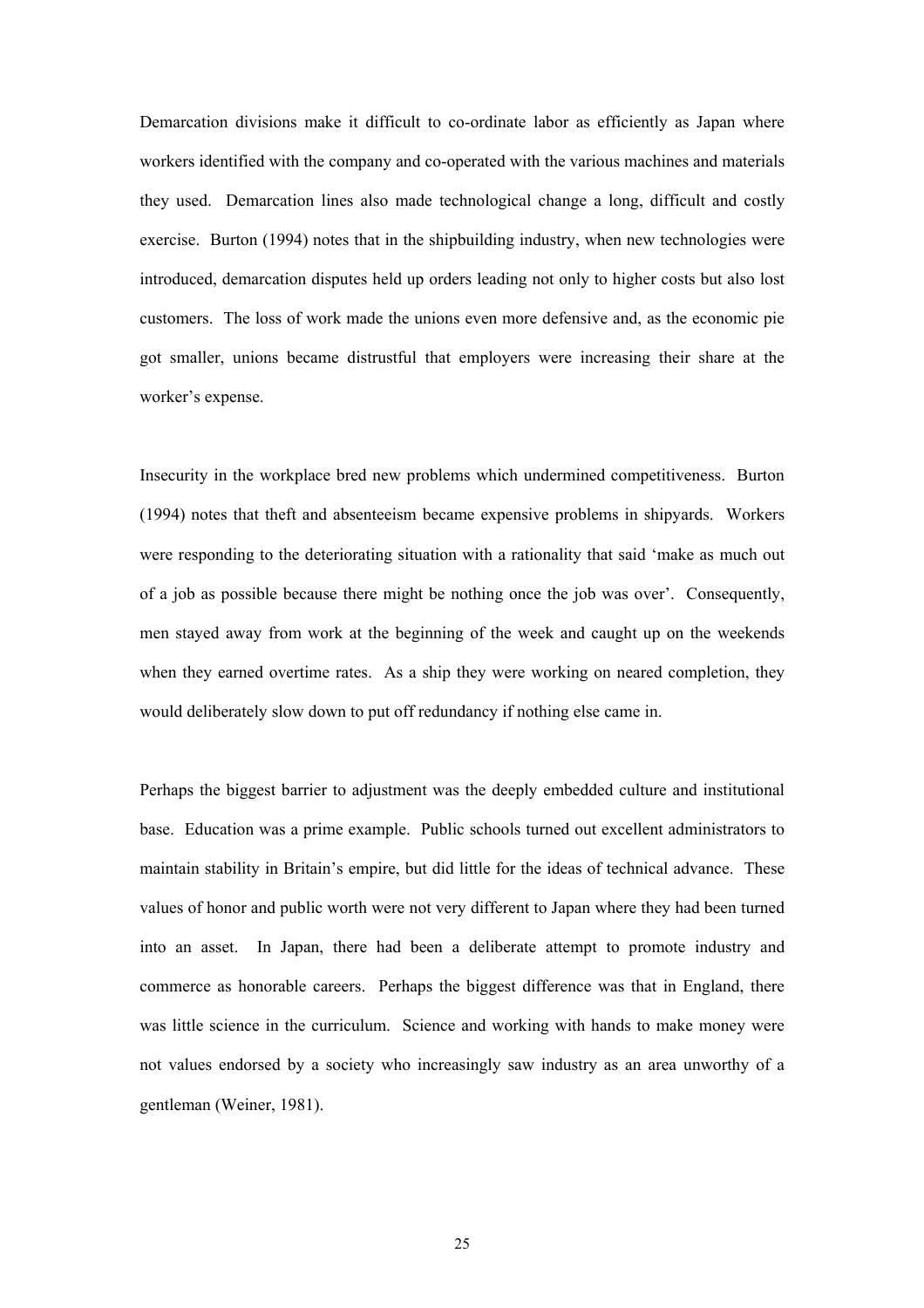At university a similar pattern existed. Undergraduates were discouraged from pursuing commercial careers. Oxbridge was the model for other universities, providing an education in political leadership with little introduction to the industrial world. While America and Germany were developing new science based education, English talent would not be given the skills to generate technological advance. An interesting illustration of the outlook of academia occurred at the turn of the century when a donor offered 100,000 pounds to establish a school of naval architecture at Cambridge. He eventually withdrew his offer in disgust after learning students would have to qualify in Greek (Pollard and Robertson, 1979). The inevitable result for industry was a woeful shortage of skilled, scientific staff. While Japanese shipbuilders benefited from a flood of graduates in marine sciences, Britain's academic institutions produced little of similar skills. This resulted in reduced R&D expenditure and commitment with serious implications for technological advance in shipping.

Ship-building was arguably the most important supporting industry in the shipping cluster. Here, an aversion to science also existed on the shop floor where the practical craftsman held sway. British shipbuilders did not have any faith in the ability of scientists to contribute to shipbuilding 'because scientists did not know how to build ships, and it was felt that only people who had passed through a proper apprenticeship in the yards and shops were likely to know enough of the problems involved in shipbuilding to be able to arrive at satisfactory solutions' (Pollard and Robertson 1979, p.148). While Britain emphasized the values of the 'practical man' and technological levels that had brought them success in the past, other nations developed deeper understanding. An example of the limited scientific approach to shipbuilding can be seen in the development of the turbine by Parsons (Burton, 1994). Development on the turbine proceeded on a pragmatic way with no attempt to understand for example, the fundamental physics and mathematics of blade design. There was little appreciation of basic science and systematic analysis and new development was left to other countries. As late as 1958, R&D in shipbuilding was running at one per cent of net turnover (ibid).

26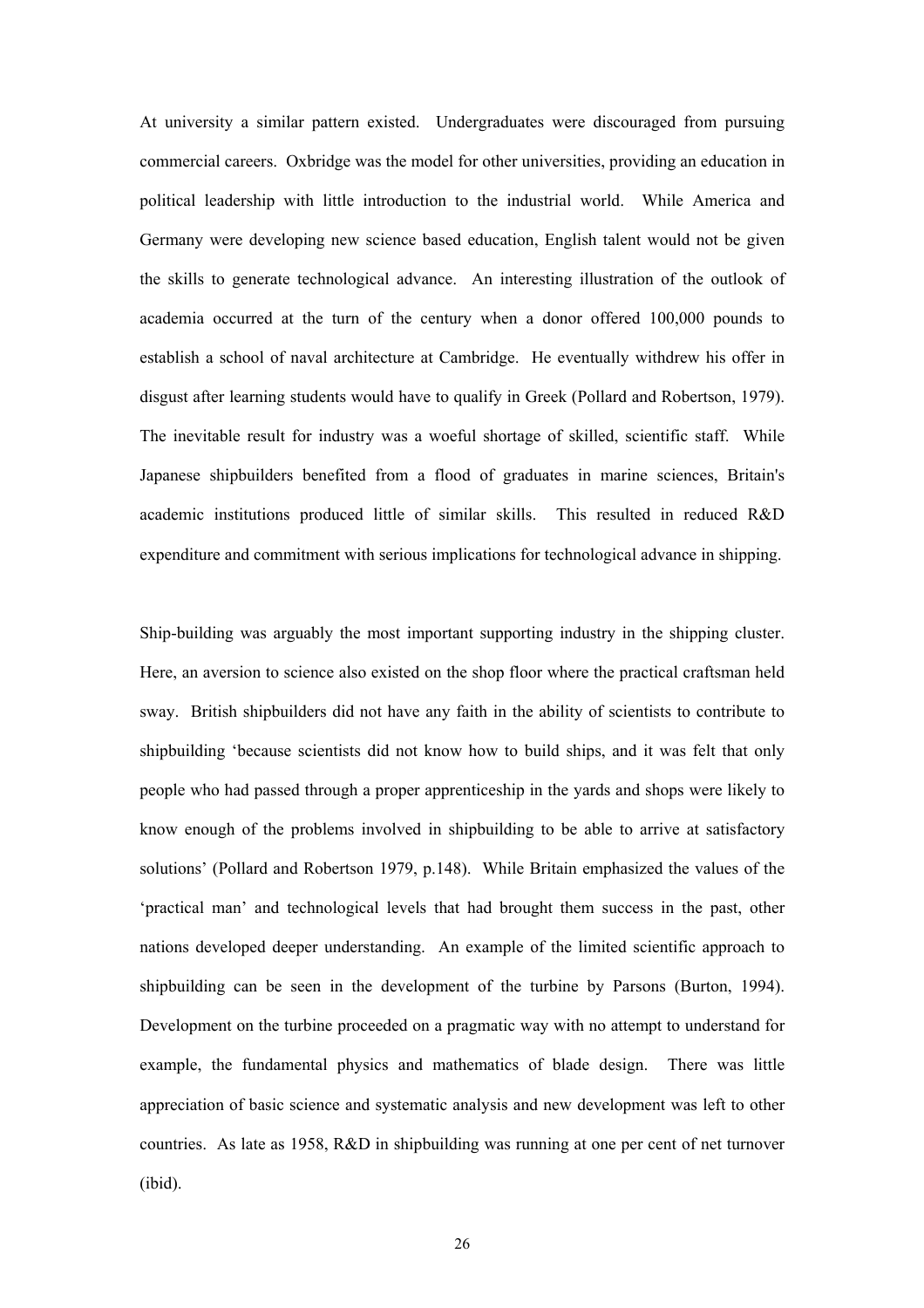The fact that innovations still came fairly regularly from the British Isles suggests that British industries had not entered what Klein (1977) calls 'slow history' as the rate of innovation decreases. Even the Liberty ship which propelled American shipping forward was based on a British design, but it was America which revolutionized their production with massproduction techniques. The difference is clearly not the rate of innovations per se, but the rate of their diffusion, and other nations were developing and diffusing innovations quicker.

There was also a failure to develop more sophisticated marketing practices. Companies lacked clear market strategies. Even the most successful selling and advertising practitioners had little or no understanding of the basic concepts of marketing. As Alford (1981, p.328) states 'advertising was regarded as a means of popularizing what was produced, not as a means of exploiting what had been discovered about consumer tastes and wants'. Burton (1994) suggests that the failure in marketing and selling by ship-builders, grew out of a long history of customers beating a path to the British door. While others were doing their utmost to satisfy customer need, British builders declared themselves the best in the world, failing to notice the changes around them.

Weiner (1981) believes the nation had experienced a move from technology and commerce, a reflection of a "gentrification" of the leaders in the economy. On success, business men bought land and retired to the country to enjoy it. As a consequence, the countries most able men became divorced from the world of commerce and industry. Company directors became aloof from management, their board rooms exhibiting a gentleman's club atmosphere which nourished cautious policies. This process, noted in the last section as having occurred in shipping, was clearly a broader systemic issue. The result was a conservative managerial culture which braked growth, placed stability ahead of growth and resisted institutional overhauls.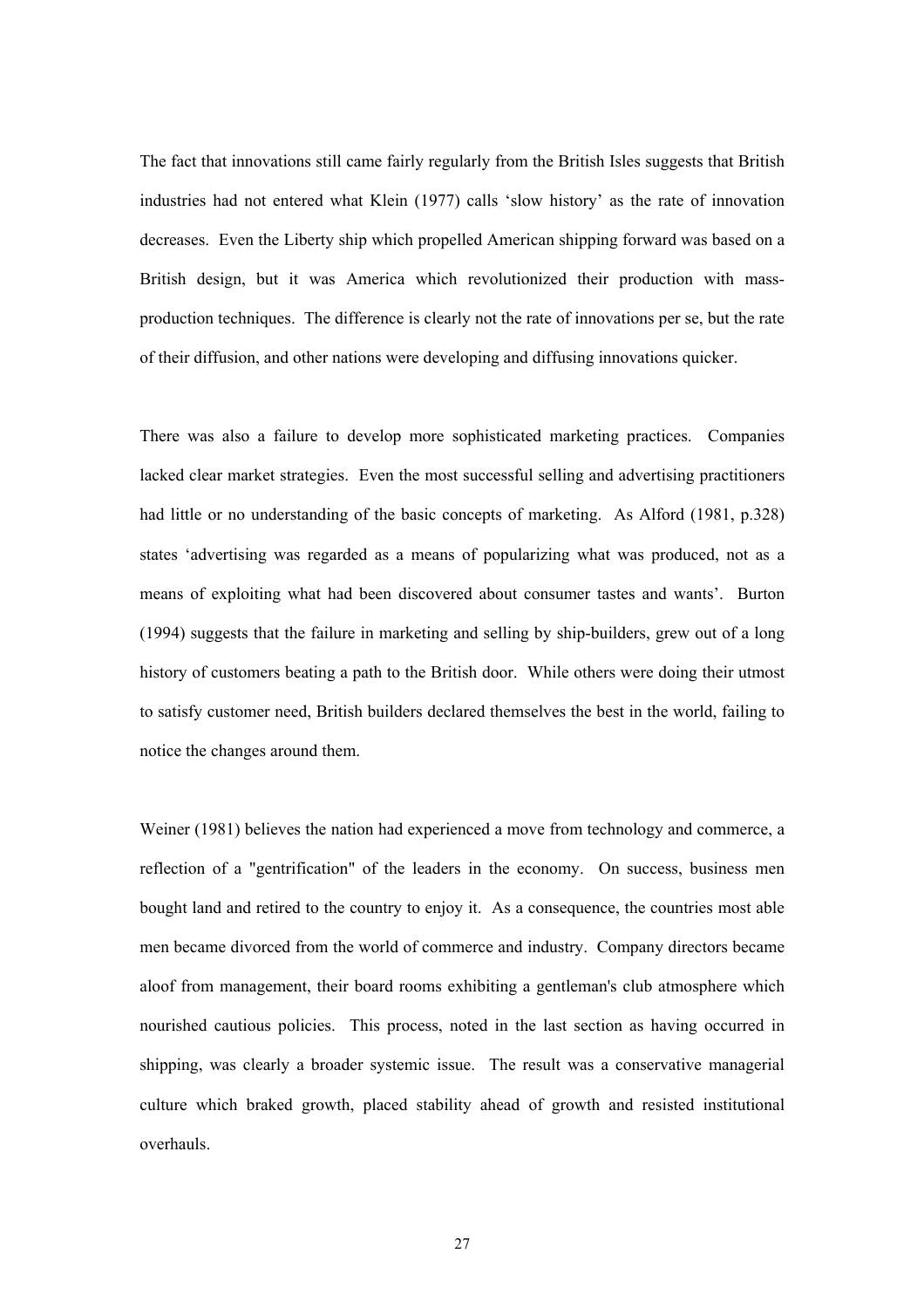Success had provided the English with a healthy sense of self belief and inbred a sense of moral superiority which created a barrier to adapting foreign production techniques (Weiner 1981). Americans were seen as being obsessed with size, speed, mechanization and money. Gentleman-industrialists, like Peter Menzies of ICI, put down American materialism saying it would be wrong to 'take up the American patter' (quoted in Weiner 1981:142). The UK economic system had produced its own aesthetics and this extended down to the workplace. American success was contrasted to the English founded on values of humanity, honor and craftsmanship. Even leading engineering magazines objected to American ideas of scientific management with the comment that 'there are fair ways and unfair ways of diminishing labor costs...' (quoted in Weiner, 1981, p.143). Wayne Harkin of Texas observed this pride when he inspected British shipyards:

I found among these men a real pride in their accomplishments and indeed they have a right to be proud. Skilled craftsmen are in evidence all over the place. What amazed me was the fact that they had been able to turn out the quality of work with the facilities (quoted in Burton 1996, p.236).

The desire to avoid social disharmony and conflict was a very real issue and added a cost to change that Americans did not have to face. Britain possessed highly skilled specialized workers who would have suffered very real dislocation from the change to an unskilled mechanized industry. Both employers and employees showed some preference to try to squeeze more out of the existing technologies, with the inevitable reduction of incomes and in some cases, loss of quality (Lazonick, 1991).

Sturmey(1962) describes how local ships continued to be bought even though better and cheaper ships could have been obtained from overseas (Sturmey, 1962). For example, the knowledge that tankers could be built more cheaply on the continent during the 1930s did not lead to buying abroad. It was just another reason for not having tankers at all. However, he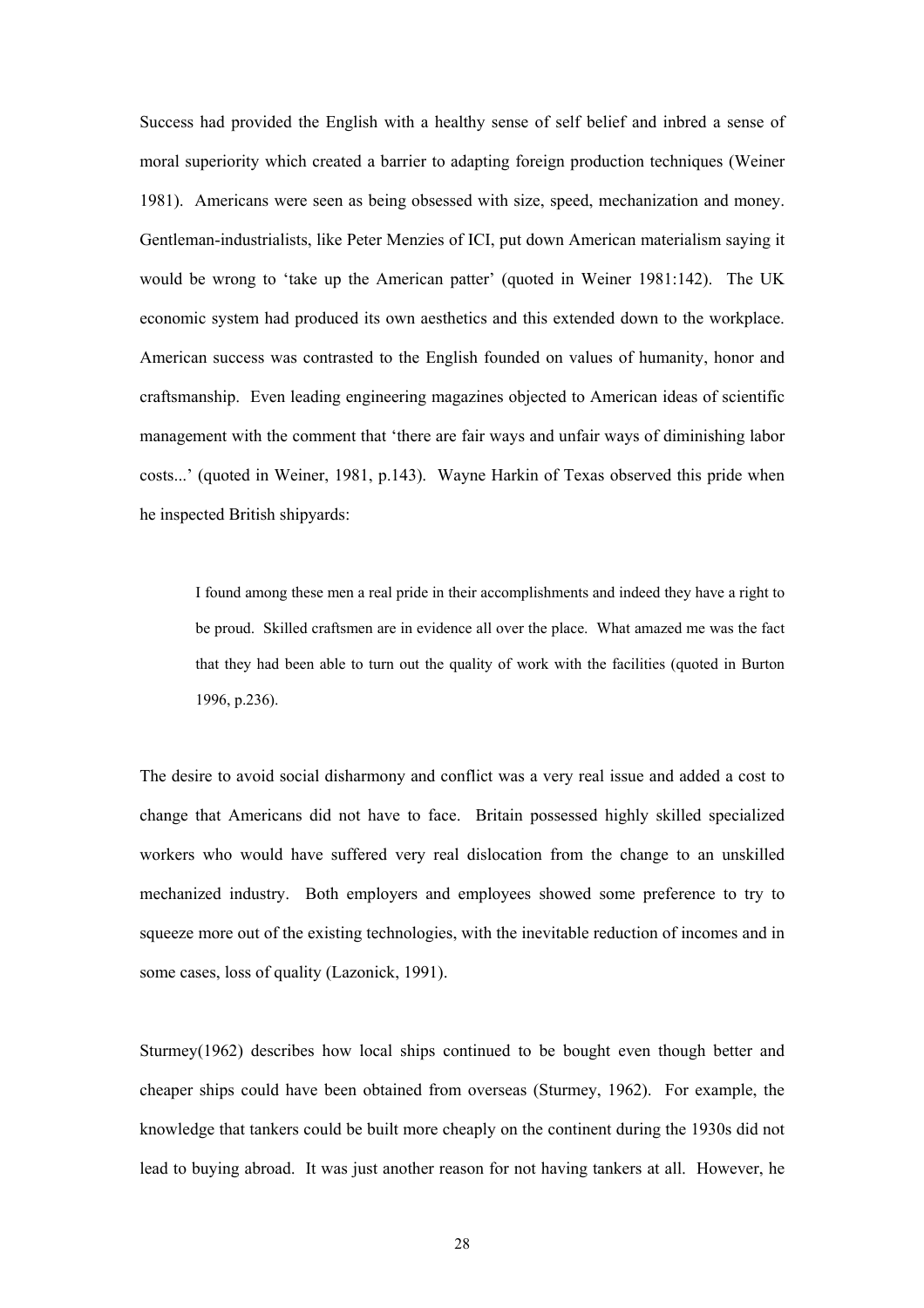does not believe this is a cause of decline because ships could still be bought off-shore, but Sturmey wrote before the inertial nature of supplier relationships was understood. However, the importance of linkages to weak shipbuilding industry should not be overstated. As Robertson (1988) notes it was not the builder who determined the specifications of the ship. The builder might make suggestions however, the buyer had their own technical representatives who would over-see construction and fitting out. In the early days, the close technical relationship between builder and ship owner had increased the flow of information and led to increased efficiency. However, close relationships can become a weakness if one partner becomes inefficient and weighs the other down or alternatively, if communication is based around old patterns and norms and does not change with the times. As Lundvall (1992) notes investment of time, information and trust in such relationships can lead to rigidities that restrict more flexible change. It was a particularly harmful linkage given the integrated nature of the industry in Britain. Many shipbuilders and shipping companies had close associated companies. Ship-owners often bought British ships out of goodwill to their fellow countrymen, an expensive gesture for some. For example, in the 1960s, P&O continued to give orders to Fairfield shipbuilders even though Japanese could provide the ships much more cheaply. When Fairfields collapsed in 1965, P&O suffered as an unsecured creditor. As Sir Donald Anderson stated 'our gesture of goodwill towards British shipbuilding turned out to be very expensive for us, and of no help to the shipbuilding industry' (quoted in Howarth and Howarth, 1986, p.171).

The cargo whose decline most hurt shipping was coal. Between 1913 and 1938, British coal exports halved from 77 million tons to 38 million, and further still to 7 million in 1960 (Hope, 1990, pp.368, 399). British shipping had derived a marked competitive advantage from the fact that it had an outward cargo with a vast global demand (Davies, 1985; Sturmey, 1962). Coal exports declined with the rise of oil, an increase in foreign output of coal, and more efficient use of coal which reduced its use. The decline of coal was particularly damaging to Britain's tramp shipping which was well adapted to the coal trade.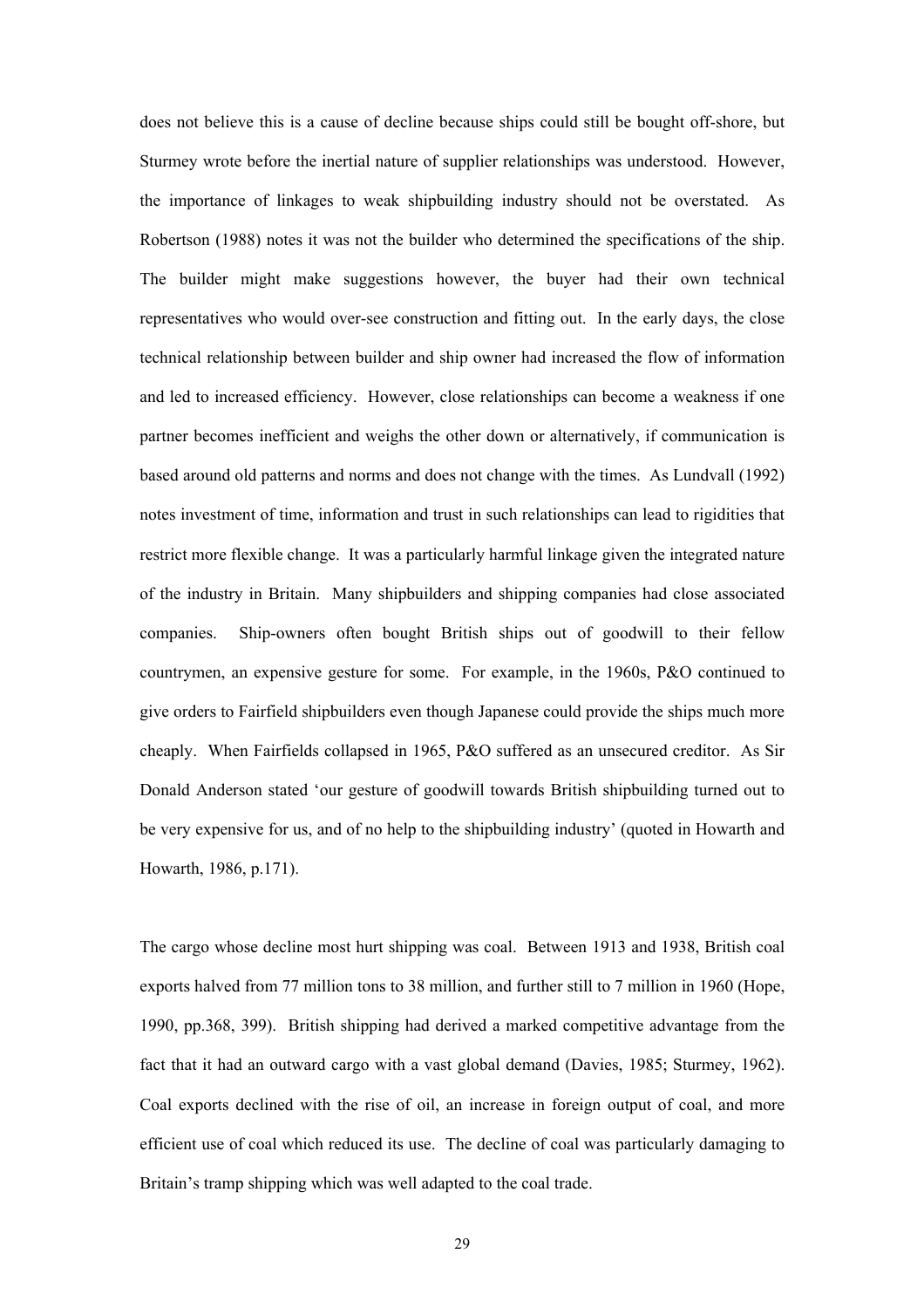The reliance on coal as a supporting industry and the limitations of family firms in the tramp trades are well illustrated by the Cardiff based 'British Steamship Company'. Cardiff at the turn of the century was the largest coal exporting port in the world (Middlemiss, 1989) and had a large tramp fleet going to the Mediterranean, the Black Sea, and Latin America where the return cargo was grain. The British Steamship Company was one of a number of companies founded by John Cory a master of coastal traders (Middlemiss, 1989). In 1854, he started his own business drawing on close association with Cory Brothers, coal exporters of Cardiff, and William Cory and Sons who operated colliers. In 1874, John Cory bought his first steamships and his fleet grew rapidly to number 19 in 1884. As befitting an age of proprietary capitalism, his sons were brought in as partners in 1885, the eldest taking over the business when his father died. By 1891, the company had become the largest importers of iron ore in South Wales. By the outbreak of the First World War, the company had 23 tramps and a world wide market for its unique blend of coal. The decline began in World War One with war-time losses halving the size of the fleet. However, worse was yet to come with the decline in coal exports. Cardiff shipping suffered greatly and in 1923, more than half of the city's tramp-owners crashed. By the Second World War, the company had only three tramps, only to lose all of them in the hostilities. With experience being their only remaining asset, they survived by chartering ships and making the occasional purchase, including the company's only motor ship in 1959. However, ships were getting bigger and more expensive. The family firm could not afford to build an expensive bulk carrier which meant they could no longer be competitive in the tramp trades. By 1989, they were no longer a shipping company but operate as shipping agents under the name Raymond Cory. They were a well managed company that reflected the fleet's dependence on the external environment.

# **5. Discussion**

Britain's market share in shipping which stood at 50% in 1890 had fallen to 16% in 1960 (Sturmey, 1962, p.4). Although tonnage had climbed slightly, it had failed to seize the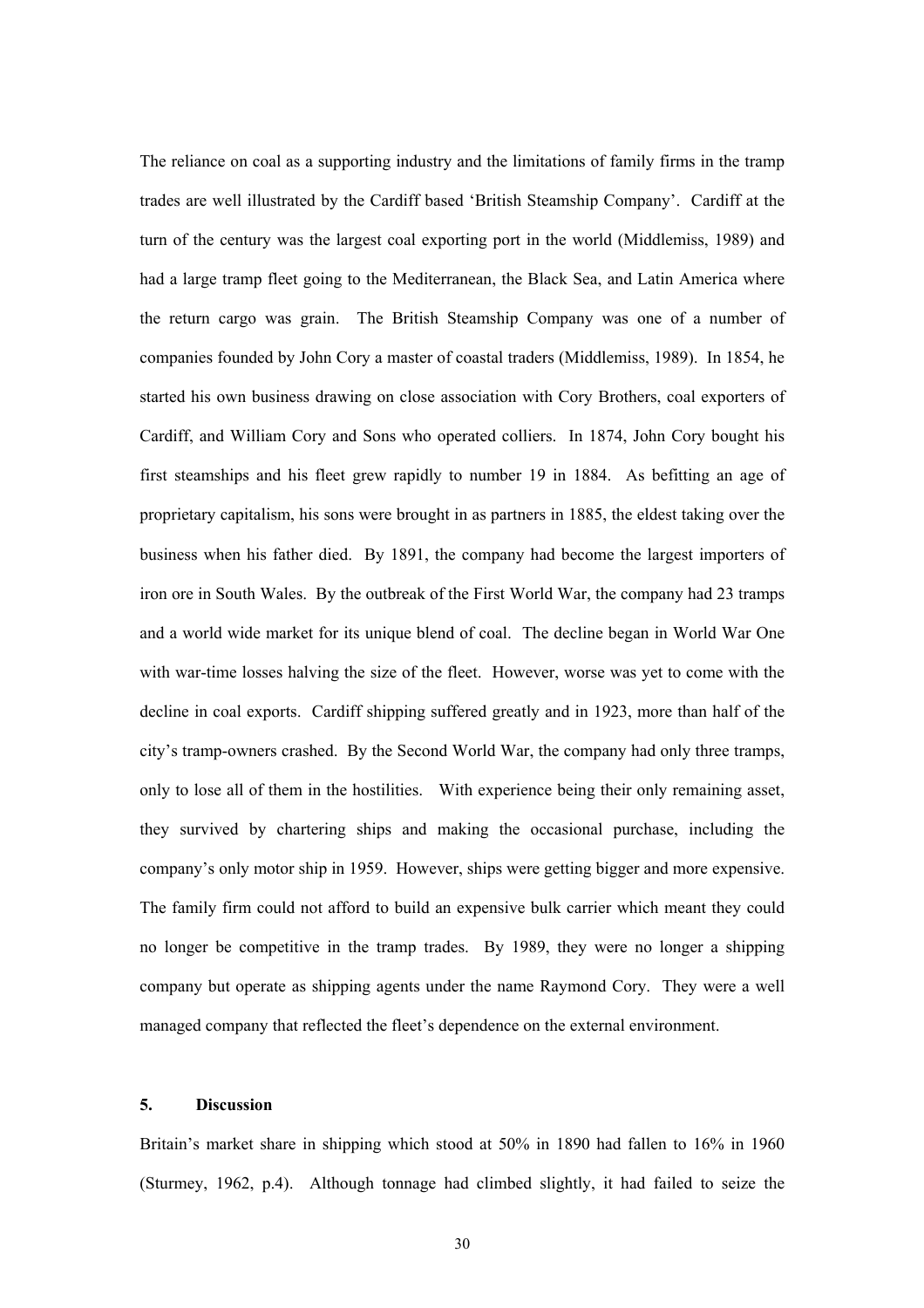growth options available. The sources of competitive advantage had restrictions on it from both inside and outside the industry. Many of the features identified were features of the broader economic system and are compatible with Porter's analysis. However, this paper also reveals some limitations of Porter's work.

Porter's description of British decline in the twentieth century identified several causes. Among factor conditions, the British educational system lagged behind others with a weak commitment to technology and R&D. Demand conditions had deteriorated as a result of falling living standards. Consumers focus was not on quality and innovation, but price. Form strategy, structure and rivalry was characterized by a management culture that works against innovation and change, a debilitating relationship between management and labor, and a tendency against competitive behavior and a preference for harvesting. In summary Porter(1990:506) states "Britain declined because of growing disadvantage in each part of its diamond. Most significant in my judgment have been weaknesses in human resources, low motivation, the lack of rivalry, and eroding demand conditions."

An interesting feature is the way that past strengths had become weaknesses in the evolving market. Britain's success was achieved on the back of coal, iron and steam technologies. With these, British family firms had developed skills, capabilities and heuristics that brought them success. They reinvested profits and gained a technological edge with which others could not compete. Marshallian industrial districts grew whose products provided key cargoes and capital goods for the shipping industry. Success showed that British techniques were the best, and they were. However, when superior techniques arrived British shipping and industry were entrapped by an arrogance, institutional and belief system which slowed down the pace of change. Britain was suffering from an over commitment to the products, organizational forms and production technologies it had developed in the industrial revolution. British ship owners neglected the opportunities associated with the tanker, the diesel powered motor ship, and the importance of speed as a competitive factor. When other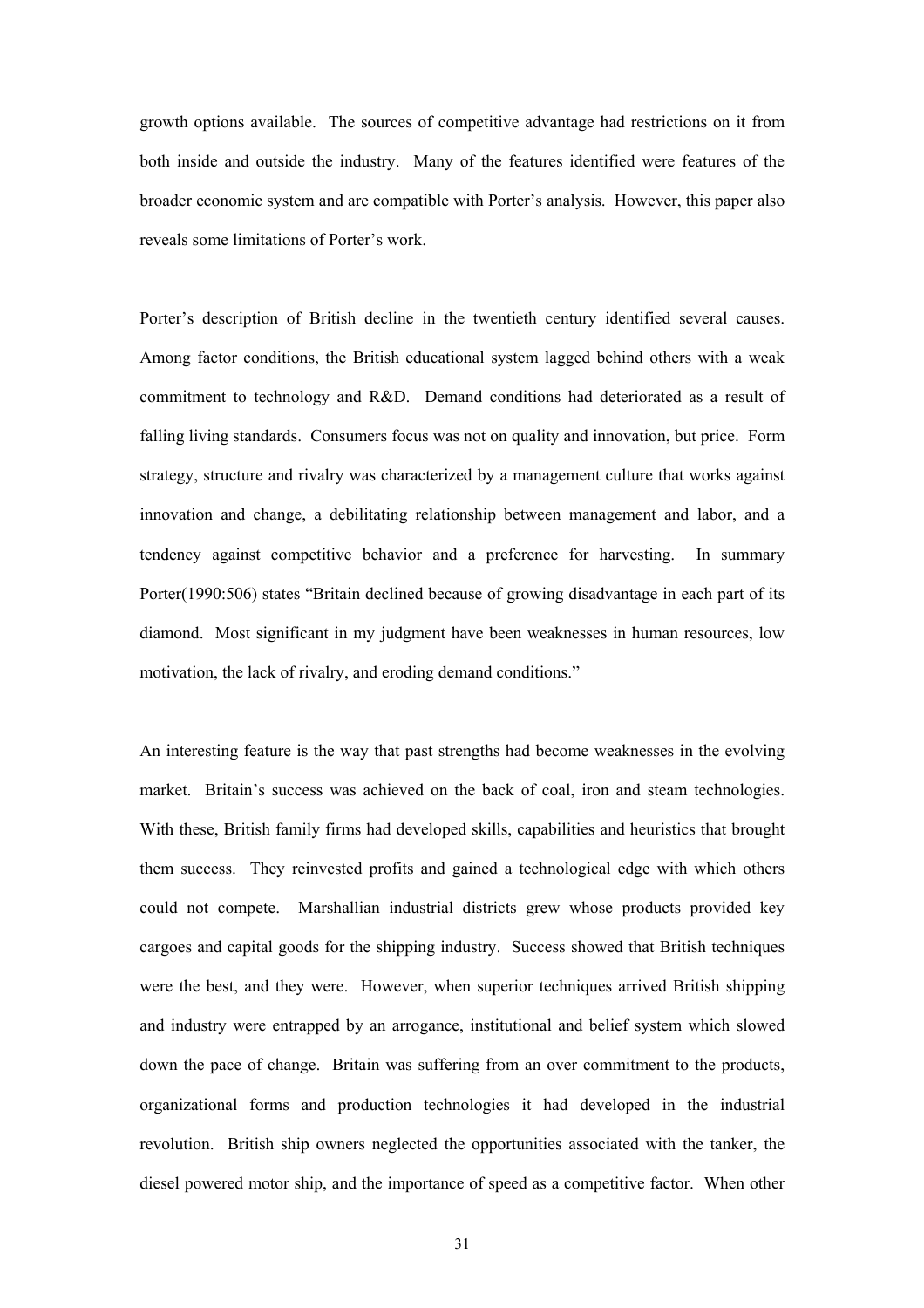nations arrived with new techniques they were perceived as cheating. It reflected a preoccupation of old techniques and a lack of self criticism.

The macro-nature of Porter's analysis was such that he could not say much on related and supporting industries. However, he recognizes the two-way mutual reinforcement of industries. Porter identifies a gradual un-winding of clusters but this is inadequate description of what happened in the shipping industry. Inter-industry relationships stayed strong, and buttressed the old ways of thinking. As figure.2 shows the heuristics of decision making were retained, but each heuristic proved insufficient in the new age. This persistence of heuristics can be re-cast in light of Schoenberger's research. Schoenberger (1997) showed that the time-space dimension of commerce was being compressed. For British shippers, this meant that technology and commerce was changing at a faster rate than they had ever experienced. The heuristics that had been so wise twenty years earlier rapidly became obsolete, but were reinforced by logic, learning and colleagues in reinforcing industries. In this way, the communication channels with supporting industries became chains rather than props.

#### **Place Figure.2 about here**

It is the emphasis on rivalry in which Porter is found most wanting. In the shipping industry, the highly competitive tramp sector was routed, while the liners who operated in the gentlemanly non-competitive nature survived and prospered. Liners showed a greater ability to survive than the perfectly contestable tramps, a reflection that a large number of highly competitive operators had trouble adapting to change that required greater co-operation and high levels of finance. It also recognizes that profit maximization is an insufficient explanation of business motives. Autonomy, family pride and the desire to adhere to firmlyheld values are equally important when understanding commercial behavior.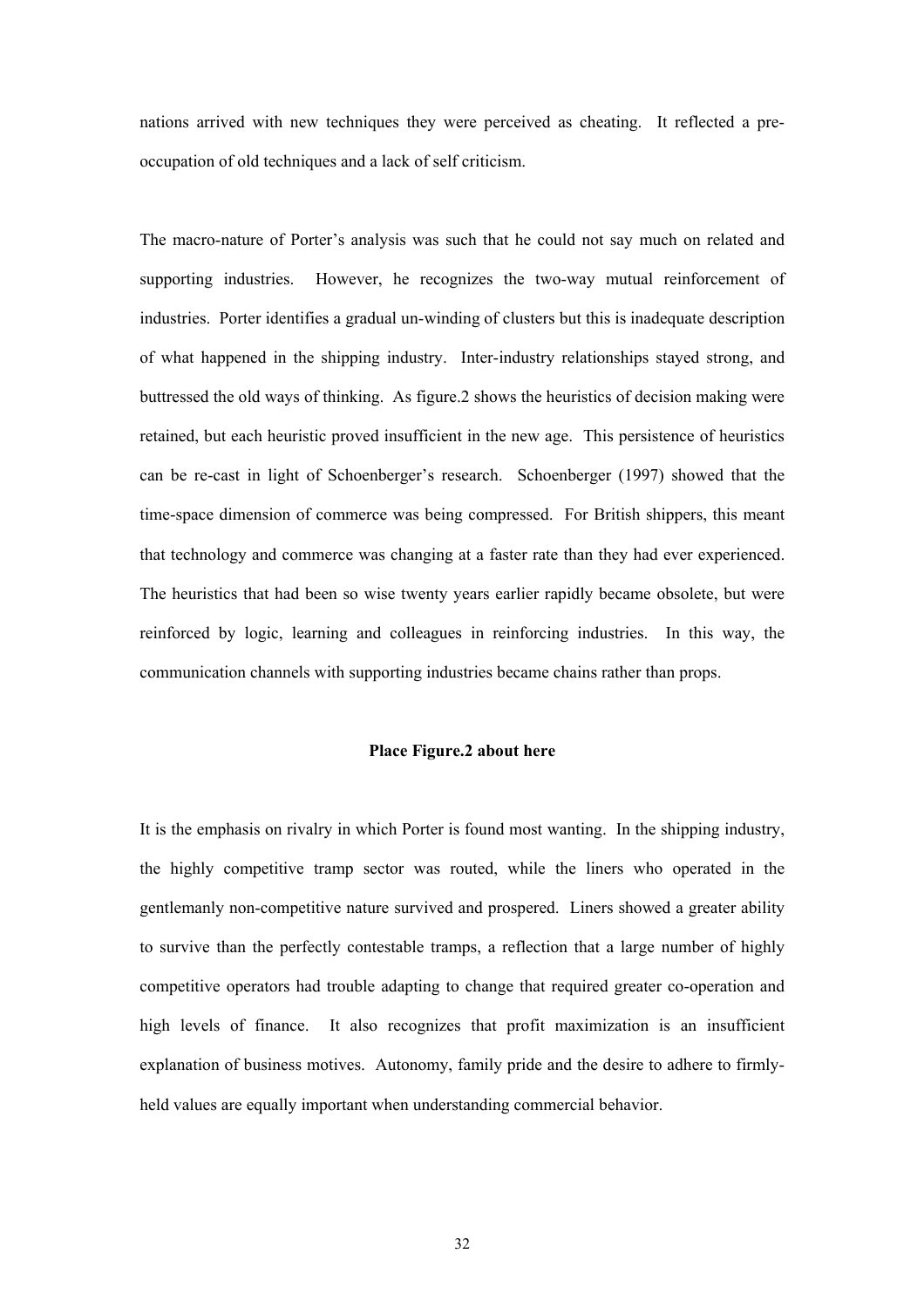Other studies have also found a poor linkage between performance and rivalry. In a study of the automobile industry which was generally supportive of Porter's model, Sledge (2005) found that high levels of domestic rivalry do not necessarily make firms more competitive. Similarly, Espana (2004) found that a national champion in Brazilian aeronautics prospered without domestic competition. While the effect of competition on innovation is well documented (see for example Clydesdale 2006), Porter might be over-stating the case. As Moon, Rugman, and Verbeke's (1998) model suggests international competition can also play a role, but innovation also relies on resources beyond the small competitor.

In the innovation stage, Government action, in particular postal subsidies played a very important role in diffusing innovation and establishing steam-lines where, if left to the market, they would not exist. This is consistent with Espanan (2004) who found government assistant was pivotal in the development of capabilities in Brazilian aerospace. The role of government in the innovation and infrastructural stage is clearly greater than the partial role Porter gives it, while rivalry which Porter gives prime importance, was found to be partial in both cases.

Shipping's supporting industries had succumbed to inertial forces. Domestic factors of production, in particular coal, which previously provided a competitive advantage failed to do so in the age of diesel. Demand in Britain did not grow as strongly as other regions. Many of the inertial forces impacting on the industry were an economy wide process. These include the persistence of organizational forms and the distance that now existed between managers and core industrial activities. Families appeared as distributional coalitions increasingly distanced from productive activities. Across the country, sources of competitive advantage in the earlier age had become sources of entrapment.

An alternative view to the one presented in this paper is one in which the British position did not decline as such, but moved from low wage sectors of the industry to high waged ones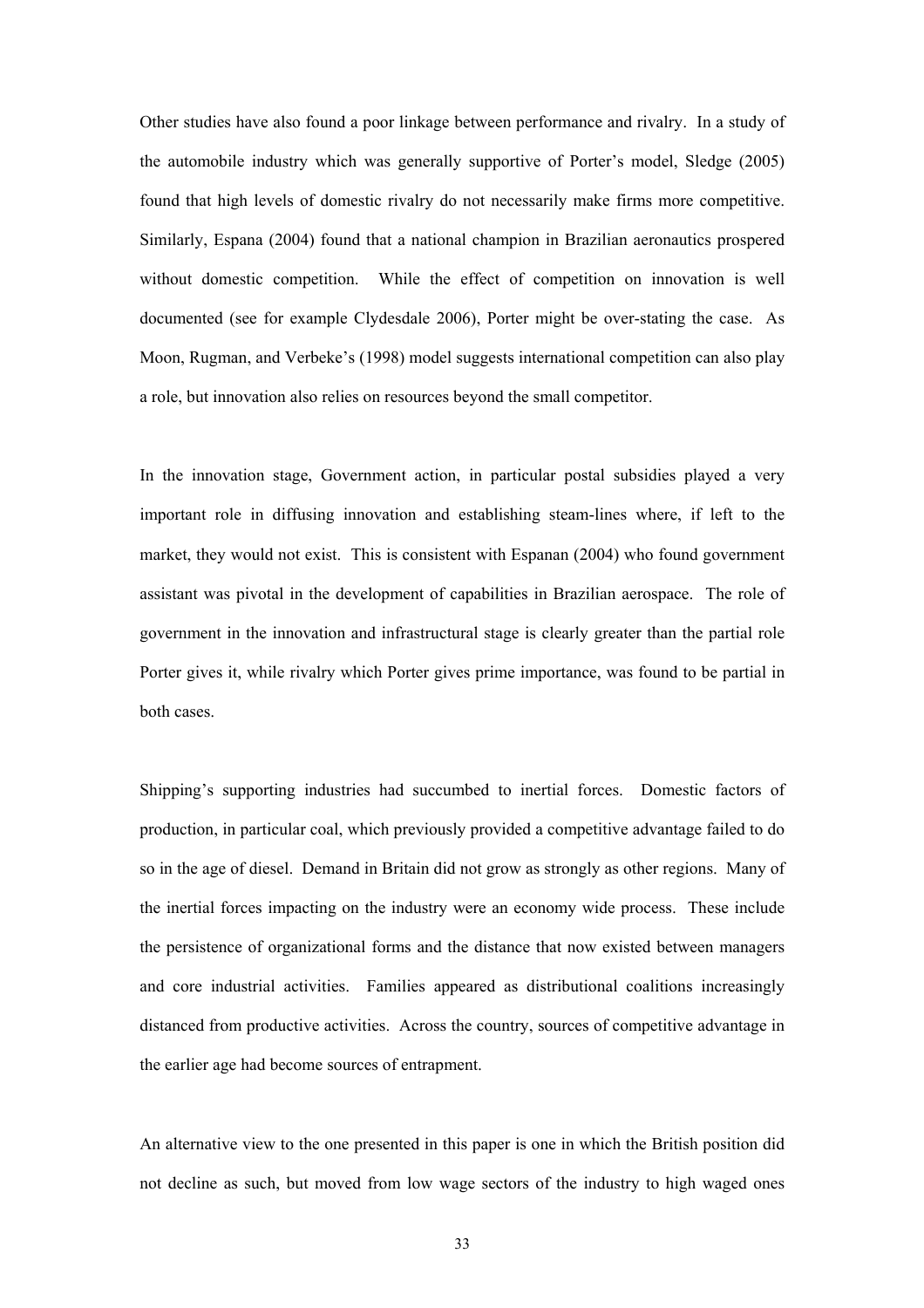such as finance and marine insurance. This view is one which recognizes a globalized division of labor in the industry. A ship-owner can obtain finance in London, build the ship in Korea, install American navigation equipment, hire a crew from the Philippines and register the ship in Liberia or Greece. The ship might then be put on service between the Middle East and Japan. But this ignores for example how Japan continued to innovate and maintain its position despite being a high wage economy.

This view suggests that national economies will be less important in shaping the path of industrial growth in the future. While globalization will lead to greater flexibility, it would be foolish to over-state the effect. Consider the example of Norway, a shipping nation that appears to excel on routes that go nowhere near its home base. Consequently, we would think its domestic environment is irrelevant. However, Norwegian shipping draws strongly on its home-based industrial cluster which includes 20% of the world's ship insurance market, 15% of the world's fleet classification, ship-gear producers, educational facilities and brokerage houses. The domestic economic system still appears to be playing a large role, albeit at a reduced level than that in the nineteenth century. The home economy is still very important in helping a nation gain the initial capabilities to succeed. The domestic market is where the infant industry learns to walk and is frequently an off-shoot of other industries, consumer demand, military demand and a myriad of other factors that might or might not exist in the local environment. Finally, we must consider the way the local environment and business community buttresses the outlook of strategic decision makers.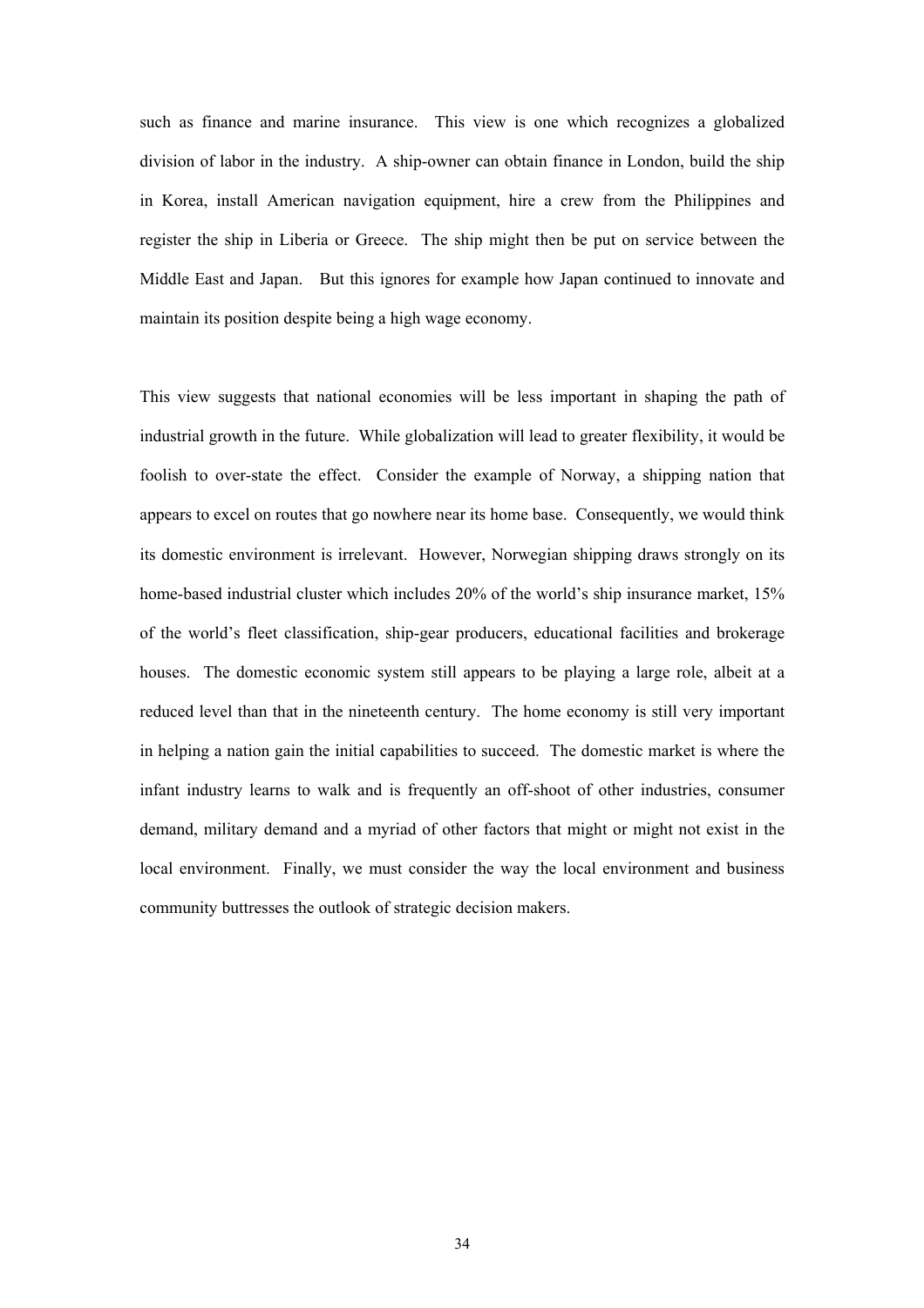

#### **Figure.1 British steamship competitive advantage and heuristics**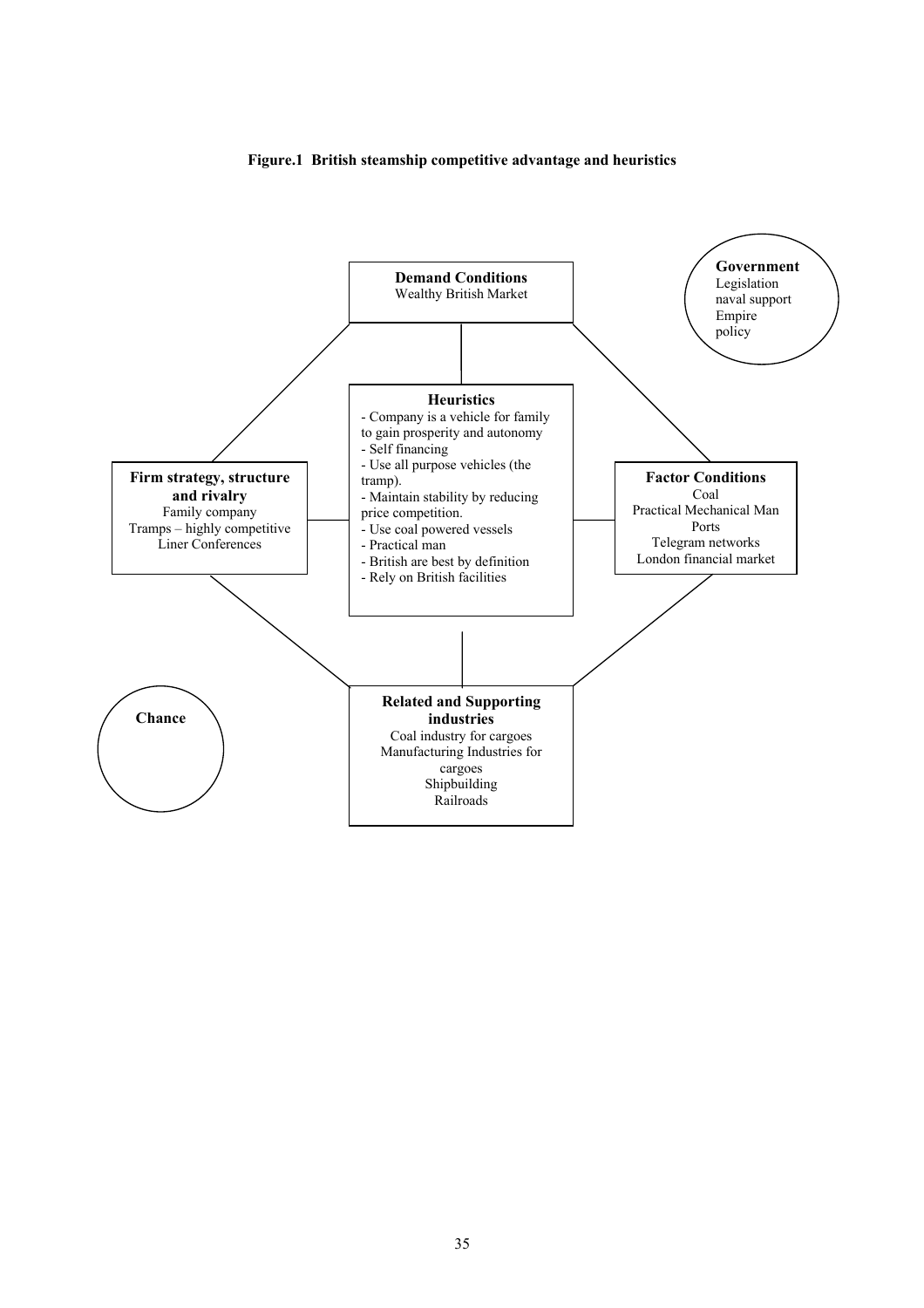

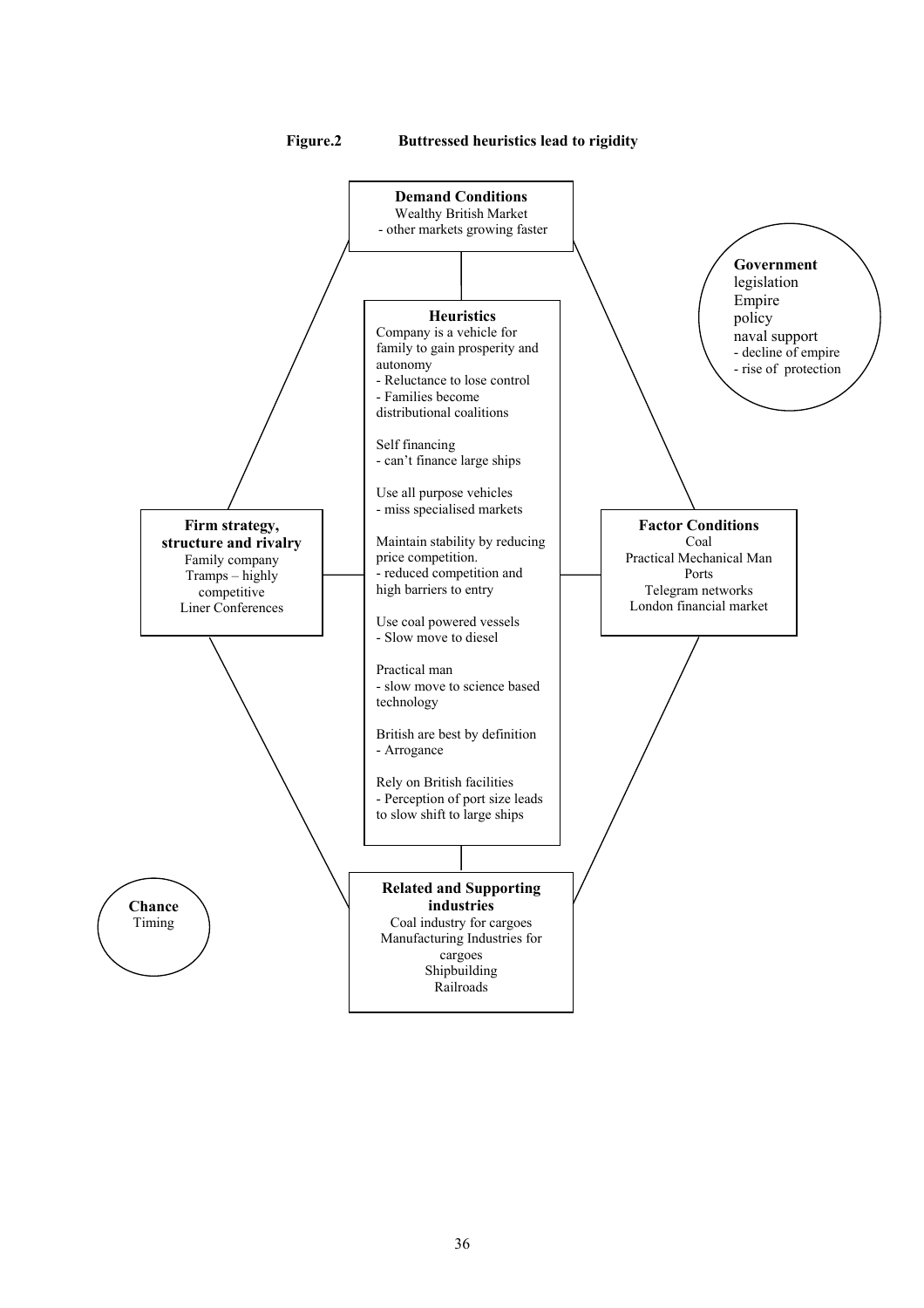## **References**

Alford, B. W. E. (1891), 'New industries for old? British industry between the wars', in R. C. Floud and D. N. McClosky (Eds), *The Economic History of Britain since 1770 ,Vol.2*, pp.308- 331, (Cambridge: Cambridge University Press).

Burton, A. (1994), *The Rise and Fall of British Shipbuilding*. (London: Constable).

Chandler, A. D. (1962), *Strategy and Structure: Chapters in the History of Industrial Restructuring*, (Cambridge. MA: Harvard University Press).

Clancy, P., O'Malley, E., O'Connell, L and Van Egeraat, C. (2001), Industry Clusters in Ireland: An Application of Porter's Model of National Competitive Advantage to Three Sectors. *European Planning Studies*, 9(1), 7-28.

Clydesdale, G (2006), Creativity and Competition: The Beatles, *Creativity Research Journal*, 18(2), 129-139.

Davies, P. N. (1985), British Shipping and World Trade, in: T. Yui and K. Nakagawa (Eds), *Business History of Shipping: Strategy and Structure: Proceedings of the Fuji Conference*, pp.39-85, (Tokyo: University of Tokyo).

Espana, J. (2004), Explaining Embraer's Hi-Tech Success: Porter's Diamond, new Trade Theory, or the market at work? *The Journal of American Academy of Business* Cambridge, March, 489-495.

Fletcher, M. E. (1975), From Coal to Oil in British Shipping, *The Journal of Transport History* 3(1).

Green, E. (1985), Very Private Enterprise: Ownership and Finance in British Shipping, 1825- 1940, in: Yui and Nakagawa (Eds), *Business History of Shipping: Strategy and Structure,* pp.219-248, (Tokyo: University of Tokyo)..

Harley, C. K. and McCloskey, D. N. (1981), Foreign Trade: competition and the expanding international economy, in: R. C. Floud and D. N. McClosky (Eds), *The Economic History of Britain since 1770 Vol.2*, pp.50-69, (Cambridge: Cambridge University Press).

Harley, C. K. (1988), Ocean Freight Rates and Productivity 1740-1930: the Primacy of Mechanical Invention Confirmed, *Journal of Economic History* 48(4), pp.851-876.

Heinrich, T. R. (1997), *Ships for the Seven Seas: Philadelphia Shipbuilding in the age of Industrial Capitalism*, (Baltimore: John Hopkins University Press).

Hilgerdt, F. (1945), *Industrialisation and foreign Trade*, Geneva: League of Nations

Hope, Ronald (1990), *A New History of British Shipping*, (London: John Murray Publishers).

Howard, D. and Ellis, P. (2000), Porter's Competitive Advantage of nations: Time for the final judgement?, *Journal of Management Studies*, 37:8, 1189-1213.

Howarth, D. and Howarth, S. (1986), *The Story of P&O*, (London: Weidenfield and Nicholson).

Ingram, G.K (1991), The Competitive Advantage of Nations by Porter, Michael E., *Finance and Development*, 28, 50-4.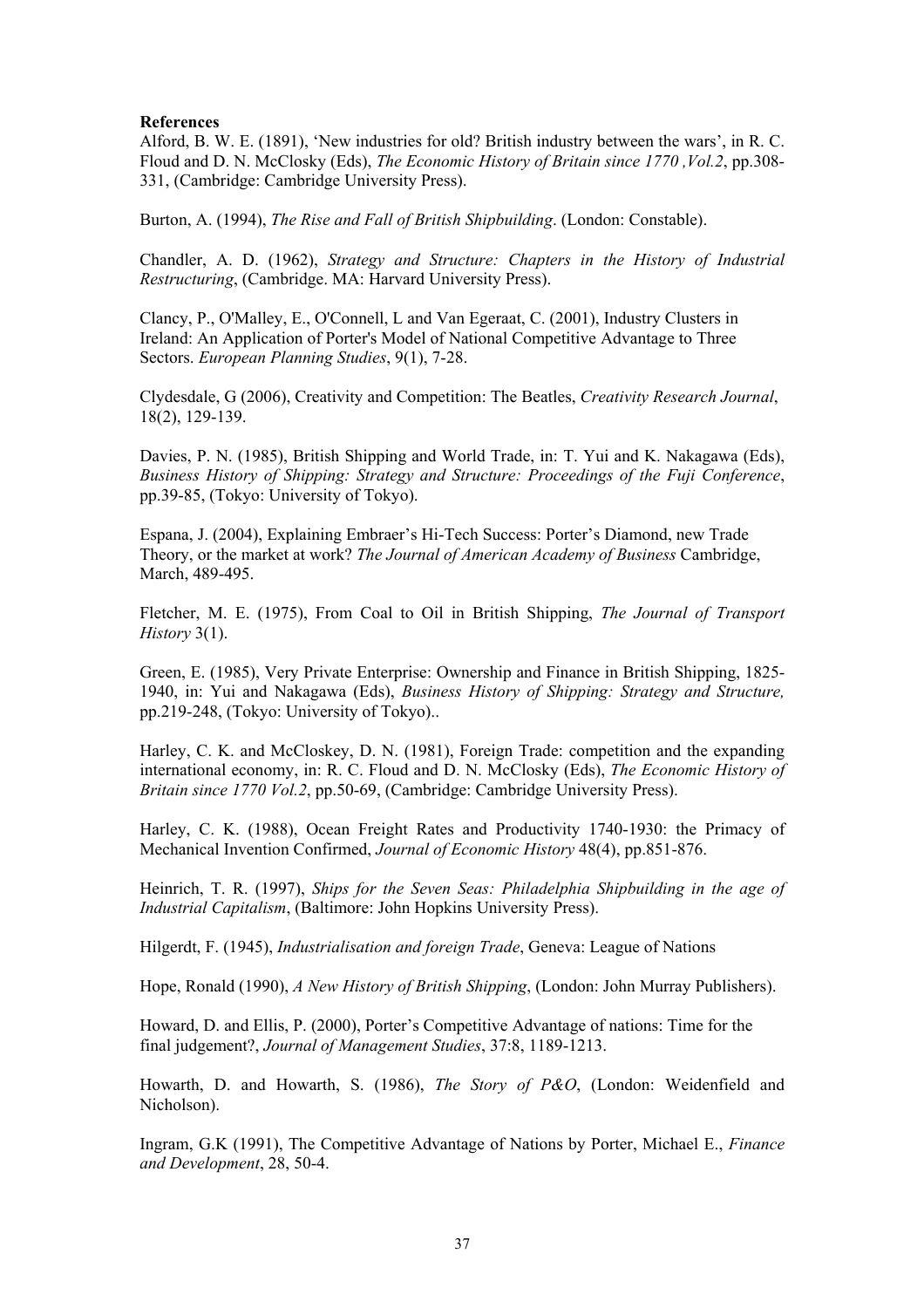Jin Byoungho and Moon Hwy-Chang (2006), The diamond approach to the competitiveness of Korea's apparel industry, *Journal of Fashion Marketing and Management*, 10(2) 195-208.

Kennedy, P. (1976), *The Rise and Fall of British Naval Mastery*, (London: Penguin).

Lazonick, W. (1990), *Competitive Advantage on the Shop Floor,* (Cambridge MA: Harvard University Press).

Lazonick, W. (1991), *Business Organization and the Myth of the Market Economy*, (Cambridge: Cambridge University Press).

Lorenz, E. (1994), Organisational Inertia and Competitive Decline: The British Cotton, Shipbuilding and Car Industries, 1945-1975, *Industrial and Corporate Change*, 3(1).

Lundvall, B. A. (1992), User-Producer Relationships, National Systems of Innovation and Internationalisation, in: B. Lundvall (Ed), (1992), *National Systems of Innovation: Towards a Theory of Innovation and Interactive Learning*, pp.45-67, (London: Pinter Press)

MacKenzie-Kennedy, C. (1993), *The Atlantic Blue Riband: Evolution of the Express Liner*, (York: Ebor Press).

Marshall, Alfred (1890), *Principles of Economics*, (London: MacMillan).

Middlemiss, N. L. (1989), *Travels of the Tramps: Twenty Tramp Fleets Vol.1*, (Newcastle: Shield Publication Ltd).

Moon, H., Rugman, A. M. and Verbeke, A. **(**1998), A generalized double diamond approach to the global competitiveness of Korea and Singapore, *International Business Review*, 7(2) 135-150.

Nakagawa, K. (1985), Japanese Shipping in the Nineteenth and Twentieth Centuries: Strategy and Organization, in: T. Yui and K. Nagagawa (Eds), *Business History of Shipping: Strategy and Structure, Proceedings of the Fuji Conference*, pp.1-33, (Tokyo: University of Tokyo Press).

Pollard, S. and Robertson, P. (1979), *The British Shipbuilding Industry 1870-1914*, (Cambridge Mass: Harvard University Press).

Porter, M. E. (1990), *The Competitive Advantage of Nations*, (London and Basingstoke: MacMillan).

Robertson, A. J. (1988), 'Backward British businessmen and the motor ship, 1918-39: The critique reviewed', *The Journal of Transport History*, 9(2).

Salter, W. G. (1966), *Productivity and Technical Change*, (Cambridge: Cambridge University Press).

Sandberg, L. G. (1974), *Lancashire in Decline: a study in entrepreneurship, technology, and international trade*, (Columbus: Ohio State University Pres).

Sandberg, L. G. (1981), The Entrepreneur and technological change', in R. C. Floud and D. N. McClosky (Eds), *The Economic History of Britain since 1770*: Vol.2 1860 to the 1970s, pp.99-120, (Cambridge: Cambridge University Press).